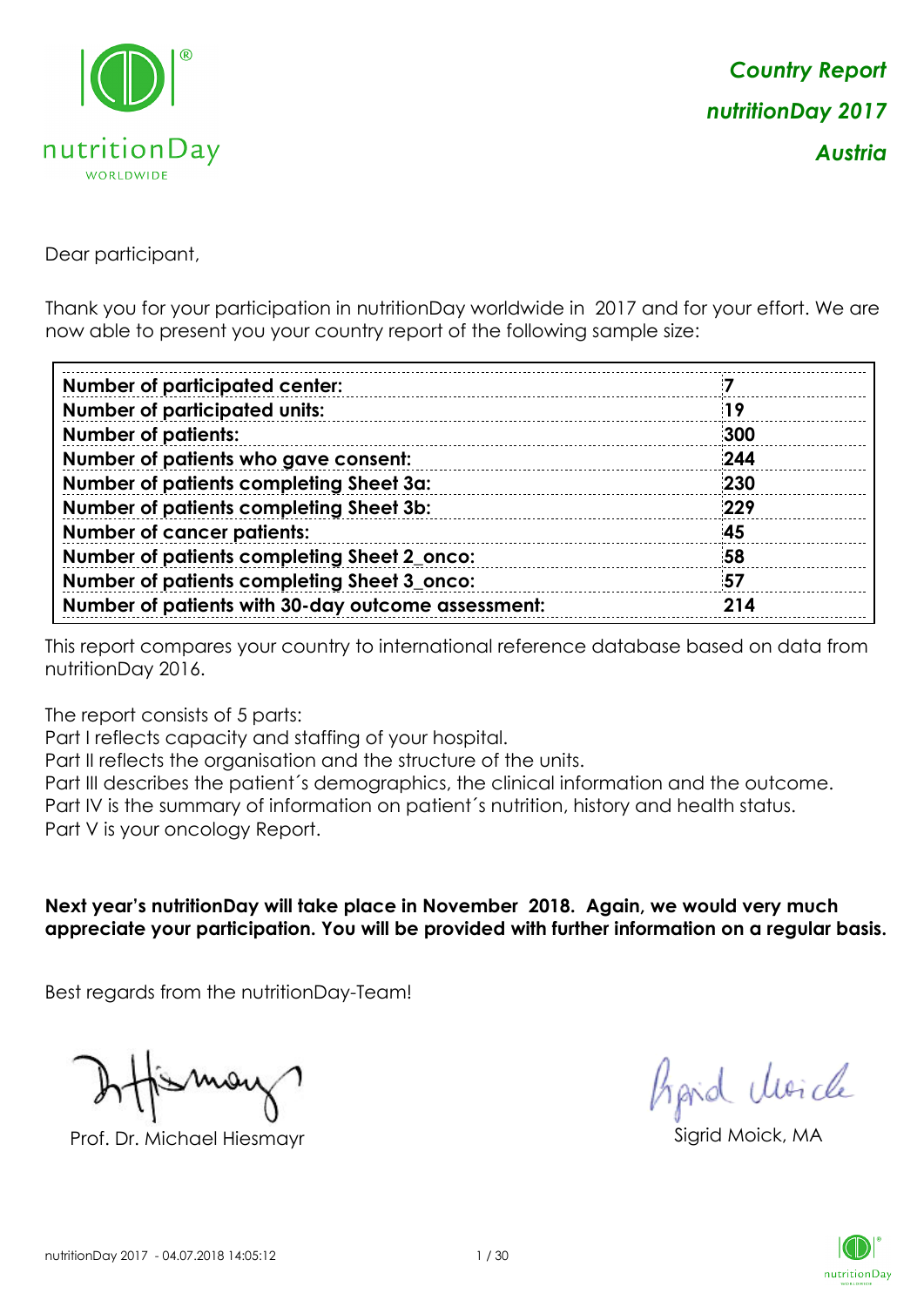# *I. Hospital capacity and staffing ("Hospital sheet")*

|                                                                                    | <b>YOUR RESULTS</b> | <b>REFERENCE RESULTS</b> |
|------------------------------------------------------------------------------------|---------------------|--------------------------|
| 1. Total number of beds in hospital                                                | 404 [350-1000]      | 290 [162-548]            |
|                                                                                    |                     |                          |
| 2. Total number of admissions in the hospital last year 19904 [13441-44144]        |                     | 16544 [7529-35485]       |
|                                                                                    |                     |                          |
| 3. Total number of staff in the hospital                                           |                     |                          |
| <b>Total medical doctors</b>                                                       | 293 [119-513]       | 161 [64-352]             |
| <b>Medical specialists</b>                                                         | 146 [65-253]        | 108 [42-202]             |
| Medical non-specialists                                                            | 67 [41-123]         | 33 [11-78]               |
| <b>Nurses</b>                                                                      | 460 [280-1244]      | 347 [123-753]            |
| <b>Dieticians</b>                                                                  | $5[2-5]$            | $4[2-8]$                 |
| <b>Nutritionists</b>                                                               | $0 [0-1]$           | $1[0-4]$                 |
| Pharmacists                                                                        | $7[2-7]$            | $6[3-17]$                |
| Kitchen staff                                                                      | 41 [35-58]          | 29 [13-53]               |
|                                                                                    |                     |                          |
| <b>Full time equivalent</b>                                                        |                     |                          |
| <b>Total medical doctors</b>                                                       | 189 [107-310]       | 119 [53-333]             |
| <b>Medical specialists</b>                                                         | 138 [52-200]        | 88 [43-204]              |
| Medical non-specialists                                                            | 63 [34-114]         | 31 [10-79]               |
| <b>Nurses</b>                                                                      | 277 [186-601]       | 309 [119-725]            |
| <b>Dieticians</b>                                                                  | $3[1-4]$            | $4[2-7]$                 |
| <b>Nutritionists</b>                                                               | $0 [0-1]$           | $1 [0-3]$                |
| Pharmacists                                                                        | $4[2-5]$            | $5[3-15]$                |
| Kitchen staff                                                                      | 41 [27-54]          | 22 [13-46]               |
|                                                                                    |                     |                          |
| 4. Does the hospital have a nutrition care strategy?                               | 4 (57.1%) Yes       | 203 (77.5%) Yes          |
|                                                                                    |                     |                          |
| 5. Which nutrition-related standards or routine activities exist in your hospital? |                     |                          |
| Nutrition training is available                                                    | 4 (57.1%) Yes       | 170 (64.9%) Yes          |
| Nutrition steering committee is available                                          | 4 (57.1%) Yes       | 151 (57.6%) Yes          |
| Quality indicators are recorded and reported to national<br>or regional level      |                     | 105 (40.1%) Yes          |
| Quality indicators are used for internal benchmarking                              | 1 (14.3%) Yes       | 134 (51.1%) Yes          |
| Patient feedback about food and food service is collected<br>using a questionnaire | 4 (57.1%) Yes       | 184 (70.2%) Yes          |
| None                                                                               |                     | 17 (6.5%) Yes            |
| No answer given                                                                    |                     |                          |

#### **6. Which codes are available /routinely used in your hospital for billing and reimbursement purposes?**

| Codes available            |               |                 |
|----------------------------|---------------|-----------------|
| <b>Nutrition Support</b>   | 3 (42.9%) Yes | 121 (46.2%) Yes |
| Oral nutrition supplements | $\sim$        | 99 (37.8%) Yes  |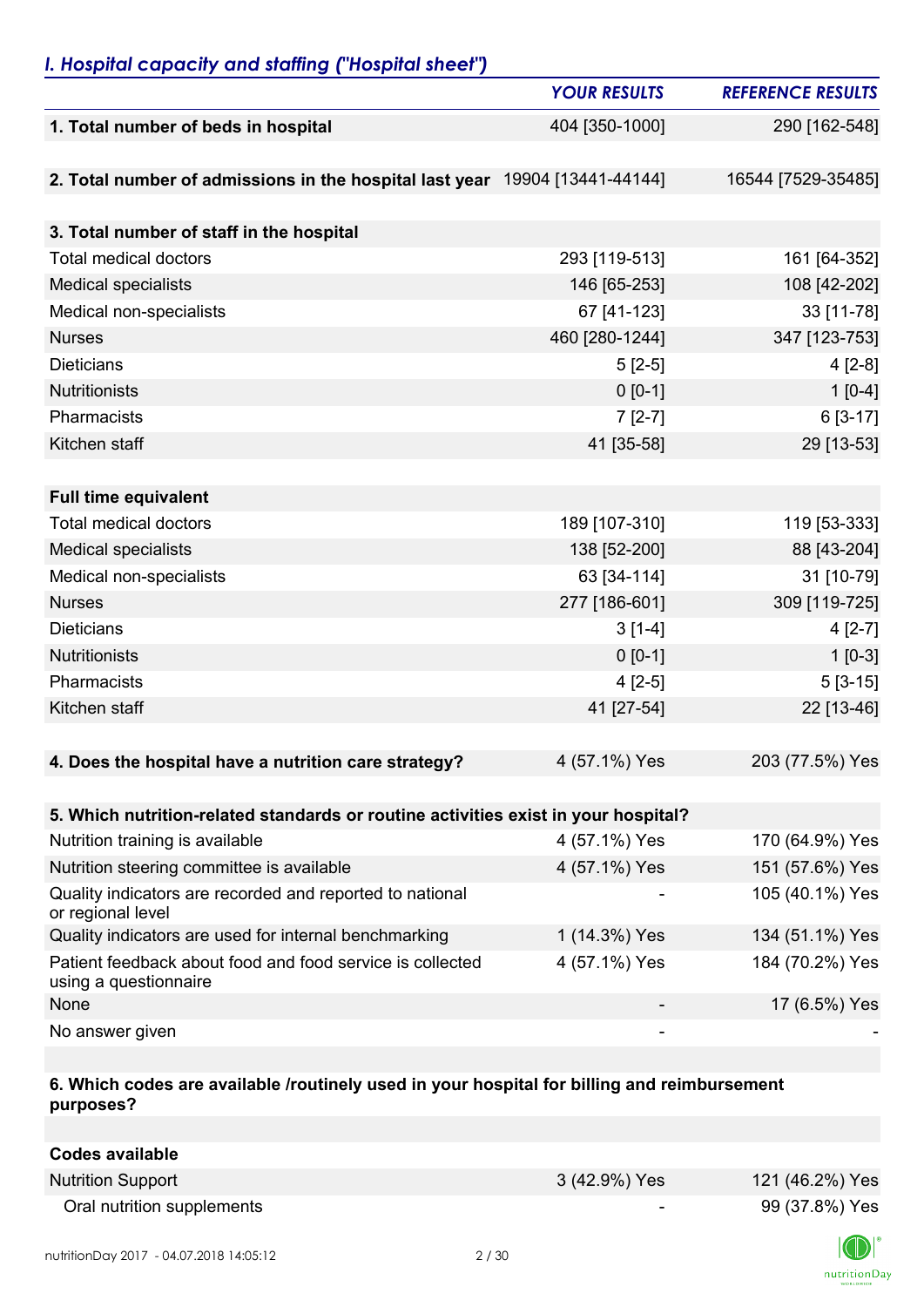| Parenteral nutrition                                      |               | 139 (53.1%) Yes |
|-----------------------------------------------------------|---------------|-----------------|
| <b>Enteral nutrition</b>                                  |               | 119 (45.4%) Yes |
| Dietary counseling                                        | 5 (71.4%) Yes | 86 (32.8%) Yes  |
| Specific dietary interventions                            | 3 (42.9%) Yes | 70 (26.7%) Yes  |
| Screening for malnutrition                                | 2 (28.6%) Yes | 61 (23.3%) Yes  |
| <b>Risk of malnutrition</b>                               |               | 63 (24.0%) Yes  |
| Malnutrition (in general)                                 | 1 (14.3%) Yes | 118 (45.0%) Yes |
| Severity of malnutrition (i.e. mild, moderate, severe)    | 1 (14.3%) Yes | 114 (43.5%) Yes |
| No information available from billing/finance/controlling | 1 (14.3%) Yes | 39 (14.9%) Yes  |
| No answer given                                           |               | 21 (8.0%)       |
|                                                           |               |                 |
| <b>Codes routinely used</b>                               |               |                 |
| <b>Nutrition Support</b>                                  | 2 (28.6%) Yes | 100 (38.2%) Yes |
| Oral nutrition supplements                                |               | 82 (31.3%) Yes  |
| Parenteral nutrition                                      |               | 123 (46.9%) Yes |
| <b>Enteral nutrition</b>                                  |               | 103 (39.3%) Yes |
| Dietary counseling                                        | 5 (71.4%) Yes | 68 (26.0%) Yes  |
| Specific dietary interventions                            | 3 (42.9%) Yes | 59 (22.5%) Yes  |
| Screening for malnutrition                                | 1 (14.3%) Yes | 48 (18.3%) Yes  |
| Risk of malnutrition                                      |               | 44 (16.8%) Yes  |
| Malnutrition (in general)                                 | 1 (14.3%) Yes | 98 (37.4%) Yes  |
| Severity of malnutrition (i.e. mild, moderate, severe)    | 1 (14.3%) Yes | 98 (37.4%) Yes  |
| No information available from billing/finance/controlling | 1 (14.3%) Yes | 46 (17.6%) Yes  |
| No answer given                                           |               | 31(1.5%)        |

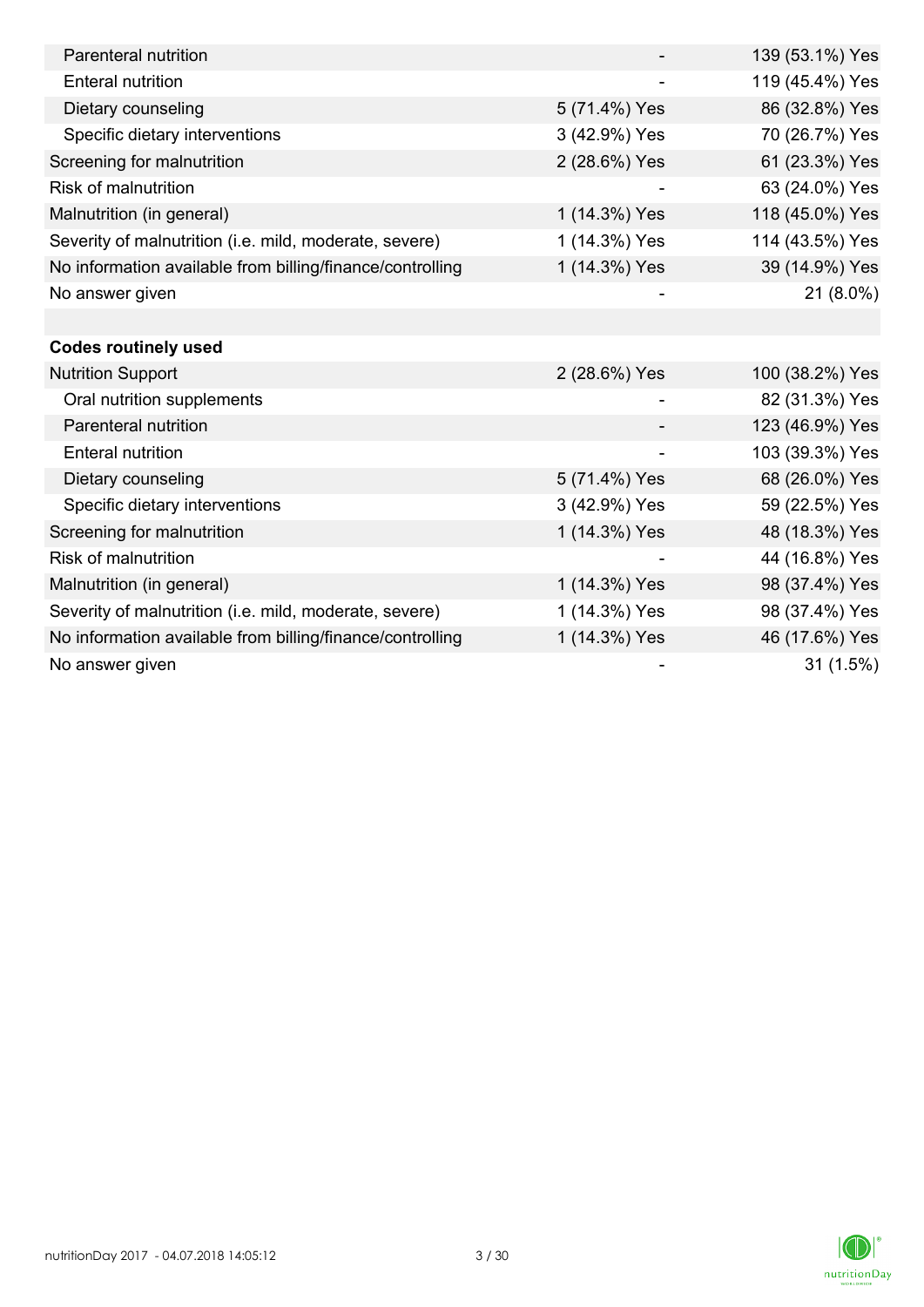# *II. Unit organisation and structures ("Sheet 1a/1b")*

|                                                                       | <b>YOUR RESULTS</b> | <b>REFERENCE RESULTS</b> |
|-----------------------------------------------------------------------|---------------------|--------------------------|
|                                                                       |                     |                          |
| Internal Medicine / General                                           | 3(15.8%)            | 20.2%                    |
| Internal Medicine / Cardiology                                        |                     | 5.5%                     |
| Internal Medicine / Gastroenterology & hepatology                     | $1(5.3\%)$          | 6.5%                     |
| Internal Medicine / Geriatrics                                        | $1(5.3\%)$          | 8.2%                     |
| Internal Medicine / Infectious diseases                               |                     | 1.1%                     |
| Internal Medicine / Nephrology                                        | $1(5.3\%)$          | 1.1%                     |
| Internal Medicine / Oncology (incl. radiotherapy)                     | 2(10.5%)            | 7.6%                     |
| Interdisciplinary                                                     |                     | 4.4%                     |
| Long term care                                                        |                     | 2.1%                     |
| Neurology                                                             |                     | 2.9%                     |
| Surgery / General                                                     | $4(21.1\%)$         | 17.3%                    |
| Surgery/ Cardiac/Vascular/Thoracic                                    |                     | 1.5%                     |
| Surgery / Neurosurgery                                                |                     | 1.1%                     |
| Surgery / Orthopedic                                                  |                     | 4.2%                     |
| Trauma                                                                | $2(10.5\%)$         | 1.5%                     |
| Ear Nose Throat (ENT)                                                 | $4(21.1\%)$         | 1.5%                     |
| Gynecology / Obstetrics                                               | $\overline{a}$      | 2.1%                     |
| Pediatrics                                                            |                     | 0.0%                     |
| Psychiatry                                                            |                     | 0.6%                     |
| <b>Others</b>                                                         | $1(5.3\%)$          | 10.7%                    |
|                                                                       |                     |                          |
| 2. Number of registered inpatients at noon                            | 22 [17-28]          | 25 [18-34]               |
|                                                                       |                     |                          |
| 3. Total bed capacity of the unit                                     | 30 [24-36]          | 31 [25-44]               |
|                                                                       |                     |                          |
| 4. Number of each type of staff in the unit for TODAY's morning shift |                     |                          |
|                                                                       |                     |                          |
| <b>Fully trained</b>                                                  |                     |                          |
| <b>Medical doctors</b>                                                | $2[1-3]$            | $4[2-8]$                 |
| <b>Nurses</b>                                                         | $4[4-5]$            | $5[4-8]$                 |
| Nursing aides                                                         | $1[1-2]$            | $2[1-4]$                 |
| <b>Dieticians</b>                                                     | $1[0-1]$            | $1 [0-1]$                |
| <b>Nutritionists</b>                                                  | $0 [0-0]$           | $0 [0-1]$                |
| Administrative staff                                                  | $0 [0-1]$           | $1[0-2]$                 |
| Other staff involved in patient care                                  | $1[1-2]$            | $1[0-3]$                 |
|                                                                       |                     |                          |
| In training                                                           |                     |                          |
| <b>Medical doctors</b>                                                | $2[1-2]$            | $1$ [0-3]                |
| <b>Medical students</b>                                               | $0 [0-1]$           | $0 [0-2]$                |
| <b>Nurses</b>                                                         | $2[1-2]$            | $1 [0-3]$                |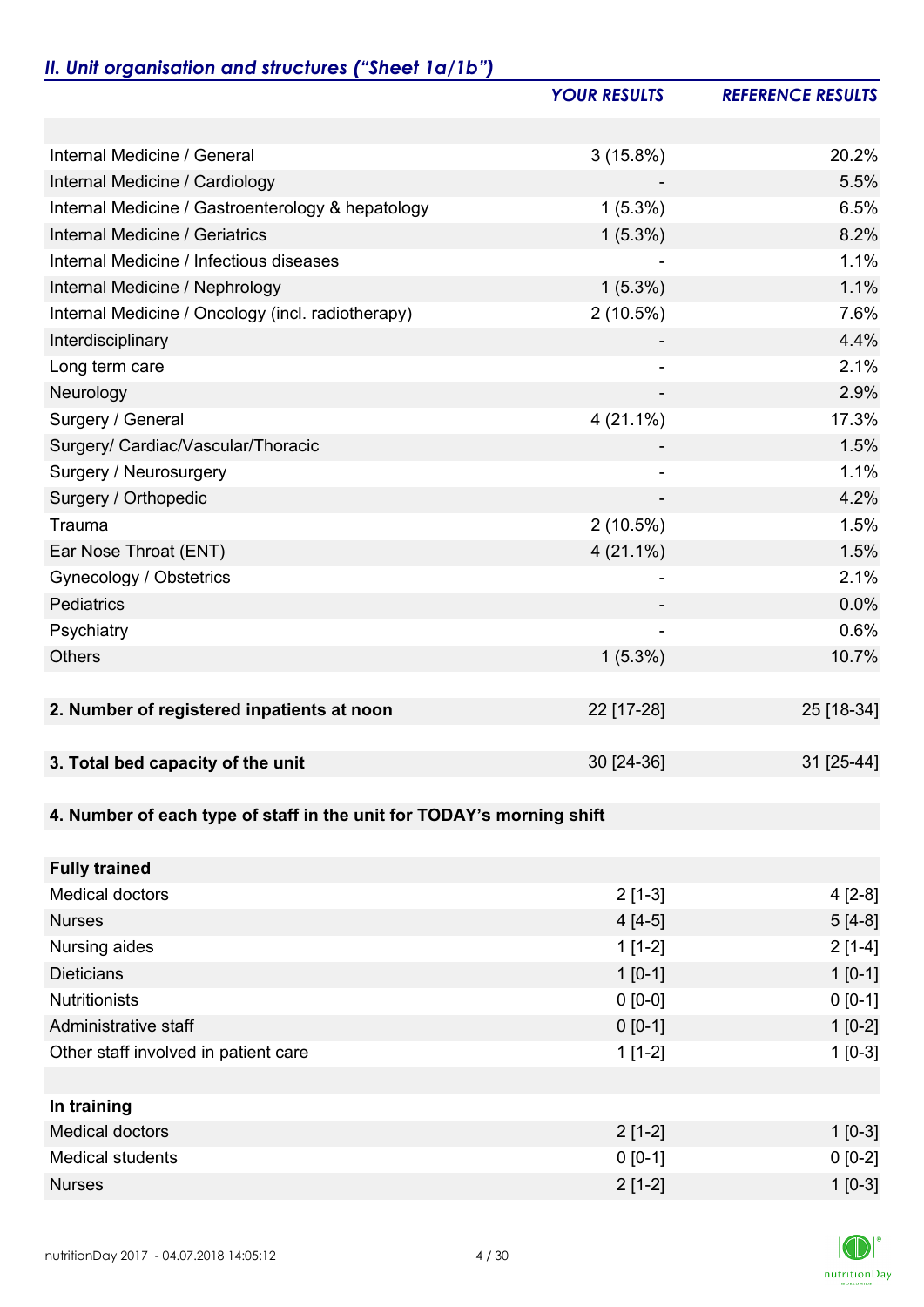| Nursing aides                                                                                       | $1[0-1]$       | $0[0-0]$        |
|-----------------------------------------------------------------------------------------------------|----------------|-----------------|
| <b>Dieticians</b>                                                                                   | $0 [0-0]$      | $0 [0-0]$       |
| <b>Nutritionists</b>                                                                                | $0 [0-0]$      | $0 [0-0]$       |
| Other staff involved in patient care                                                                | $0 [0-0]$      | $0 [0-0]$       |
|                                                                                                     |                |                 |
| 5. Is there a nutrition support team in your hospital<br>available?                                 | 13 (72.2%) Yes | 337 (74.2%) Yes |
| 6. Does the unit have a nutrition care strategy?                                                    | 12 (66.7%) Yes | 330 (72.7%) Yes |
|                                                                                                     |                |                 |
| 7. Is there a person in your unit responsible for<br>nutrition care?                                | 11 (61.1%) Yes | 331 (72.9%) Yes |
| 8. Is there a dietician, nutritionist or dietetic assistant<br>available for your unit?             | 17 (94.4%) Yes | 410 (90.3%) Yes |
| 9. Is specific staff responsible for providing feeding<br>assistance to patients during meal times? | 6 (33.3%) Yes  | 282 (62.1%) Yes |
| 10. How do you MAINLY screen/monitor patients for<br>malnutrition?                                  |                |                 |
| At admission                                                                                        |                |                 |
| No routine screening                                                                                | 6 (31.6%) Yes  | 46 (9.7%) Yes   |
| No fixed criteria                                                                                   | 1 (5.3%) Yes   | 10 (2.1%) Yes   |
| Experience / visual assessment only                                                                 |                | 43 (9.1%) Yes   |
| Weighing / BMI only                                                                                 | 2 (10.5%) Yes  | 66 (13.9%) Yes  |
| Nutritional Risk Screening (NRS) 2002                                                               | 1 (5.3%) Yes   | 136 (28.6%) Yes |
| Malnutrition Universal Screening Tool (MUST)                                                        |                | 29 (6.1%) Yes   |
| Malnutrition Screening tool (MST)                                                                   |                | 42 (8.8%) Yes   |
| <b>SNAQ</b>                                                                                         | 6 (31.6%) Yes  | 2 (0.42%) Yes   |
| Other formal tool                                                                                   | 2 (10.5%) Yes  | 77 (16.2%) Yes  |
| I do not know                                                                                       |                | 3 (0.63%) Yes   |
| Missing                                                                                             | $1(5.3\%)$     | $21(4.4\%)$     |
|                                                                                                     |                |                 |
| <b>During hospital stay</b>                                                                         |                |                 |
| No routine monitoring                                                                               | 4 (21.1%) Yes  | 44 (9.3%) Yes   |
| No fixed criteria                                                                                   | 1 (5.3%) Yes   | 44 (9.3%) Yes   |
| Experience / visual assessment only                                                                 | 3 (15.8%) Yes  | 90 (18.9%) Yes  |
| Weighing / BMI only                                                                                 | 9 (47.4%) Yes  | 136 (28.6%) Yes |
| Other formal tool                                                                                   | 1 (5.3%) Yes   | 130 (27.4%) Yes |
| I do not know                                                                                       |                | 10 (2.1%) Yes   |
| Missing                                                                                             | $1(5.3\%)$     | $21(4.4\%)$     |
|                                                                                                     |                |                 |
| 11a. Do you routinely use guidelines or standards for<br>nutrition care?                            | 14 (87.5%) Yes | 354 (78.8%) Yes |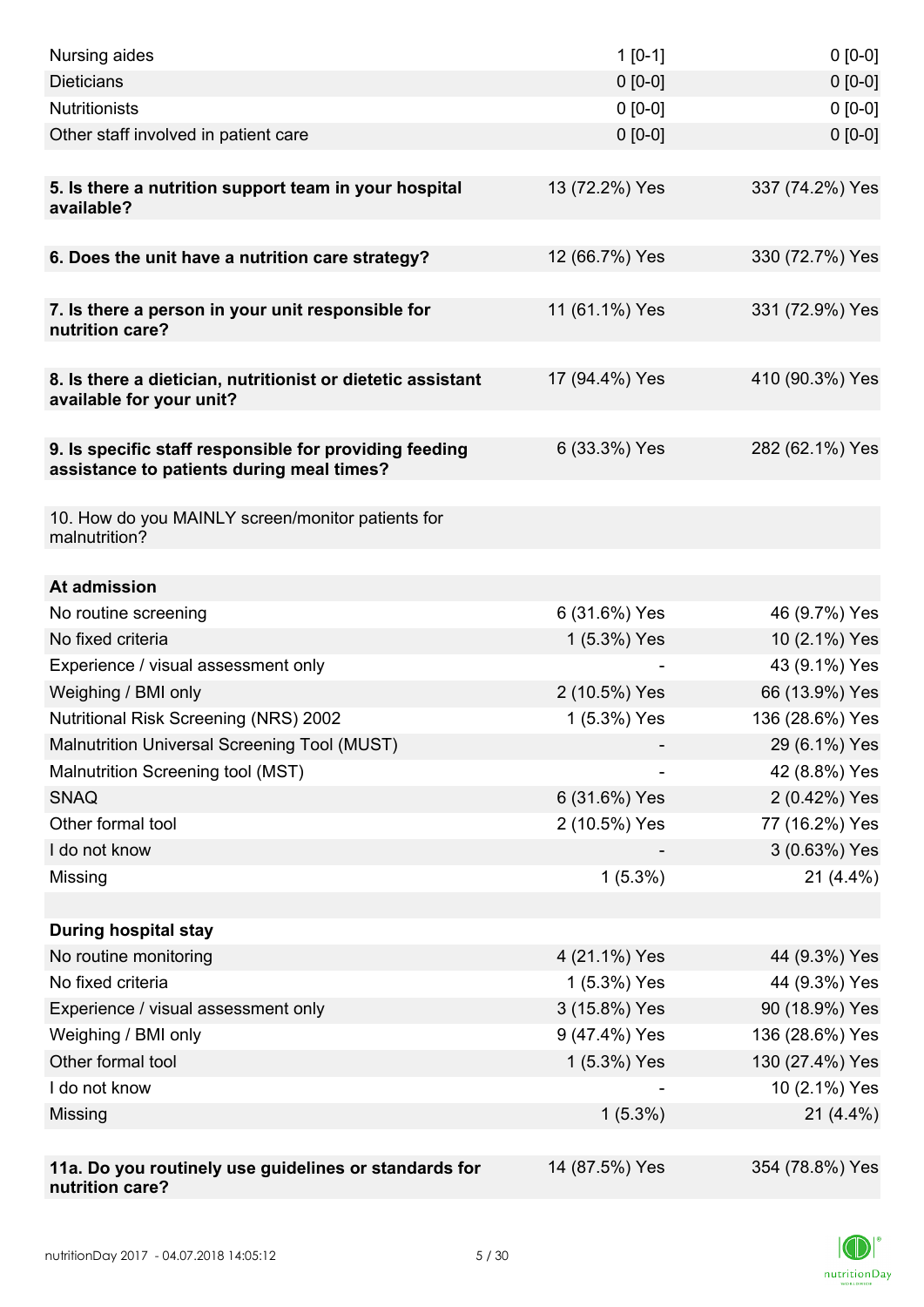| 11b. If yes, which one is mainly used?                            |                |                 |
|-------------------------------------------------------------------|----------------|-----------------|
| International guidelines                                          | 7 (50.0%) Yes  | 91 (25.7%) Yes  |
| National guidelines                                               | 1 (7.1%) Yes   | 56 (15.8%) Yes  |
| Standards on hospital level                                       | 2 (14.3%) Yes  | 119 (33.6%) Yes |
| Standards on unit level                                           | 2 (14.3%) Yes  | 24 (6.8%) Yes   |
| Individual patient nutrition care plans                           | 1 (7.1%) Yes   | 57 (16.1%) Yes  |
| Other                                                             |                | 4 (1.1%) Yes    |
| Missing                                                           | $1(7.1\%)$     | 3(0.85%)        |
|                                                                   |                |                 |
| 12. What is routinely done in your unit for given patient groups? |                |                 |
|                                                                   |                |                 |
| At risk                                                           |                |                 |
| Watchful waiting                                                  | 3 (15.8%) Yes  | 142 (29.9%) Yes |
| Discuss nutrition care activities during ward rounds              | 11 (57.9%) Yes | 199 (41.9%) Yes |
| Develop an individual nutrition care plan                         | 8 (42.1%) Yes  | 251 (52.8%) Yes |
| Initiate treatment / nutrition intervention                       | 14 (73.7%) Yes | 286 (60.2%) Yes |
| Consult a nutrition expert (dietician, nutritionist, etc.)        | 13 (68.4%) Yes | 292 (61.5%) Yes |
| Consult a medical professional                                    | 6 (31.6%) Yes  | 178 (37.5%) Yes |
| Calculate energy requirements                                     | 3 (15.8%) Yes  | 240 (50.5%) Yes |
| Calculate protein requirements                                    | 4 (21.1%) Yes  | 234 (49.3%) Yes |
|                                                                   |                |                 |
| <b>Malnourished</b>                                               |                |                 |
| Watchful waiting                                                  | 2 (10.5%) Yes  | 101 (21.3%) Yes |
| Discuss nutrition care activities during ward rounds              | 11 (57.9%) Yes | 218 (45.9%) Yes |
| Develop an individual nutrition care plan                         | 10 (52.6%) Yes | 267 (56.2%) Yes |
| Initiate treatment / nutrition intervention                       | 14 (73.7%) Yes | 316 (66.5%) Yes |
| Consult a nutrition expert (dietician, nutritionist, etc.)        | 14 (73.7%) Yes | 294 (61.9%) Yes |
| Consult a medical professional                                    | 7 (36.8%) Yes  | 192 (40.4%) Yes |
| Calculate energy requirements                                     | 8 (42.1%) Yes  | 270 (56.8%) Yes |
| Calculate protein requirements                                    | 6 (31.6%) Yes  | 266 (56.0%) Yes |
|                                                                   |                |                 |
| <b>Every patient</b>                                              |                |                 |
| Watchful waiting                                                  | 4 (21.1%) Yes  | 204 (42.9%) Yes |
| Discuss nutrition care activities during ward rounds              | 4 (21.1%) Yes  | 131 (27.6%) Yes |
| Develop an individual nutrition care plan                         | 2 (10.5%) Yes  | 79 (16.6%) Yes  |
| Initiate treatment / nutrition intervention                       | 1 (5.3%) Yes   | 61 (12.8%) Yes  |
| Consult a nutrition expert (dietician, nutritionist, etc.)        | 2 (10.5%) Yes  | 77 (16.2%) Yes  |
| Consult a medical professional                                    | 1 (5.3%) Yes   | 105 (22.1%) Yes |
| Calculate energy requirements                                     | 2 (10.5%) Yes  | 56 (11.8%) Yes  |
| Calculate protein requirements                                    | 2 (10.5%) Yes  | 50 (10.5%) Yes  |
|                                                                   |                |                 |
| <b>Never</b>                                                      |                |                 |
| Watchful waiting                                                  | 7 (36.8%) Yes  | 35 (7.4%) Yes   |
| Discuss nutrition care activities during ward rounds              | 1 (5.3%) Yes   | 38 (8.0%) Yes   |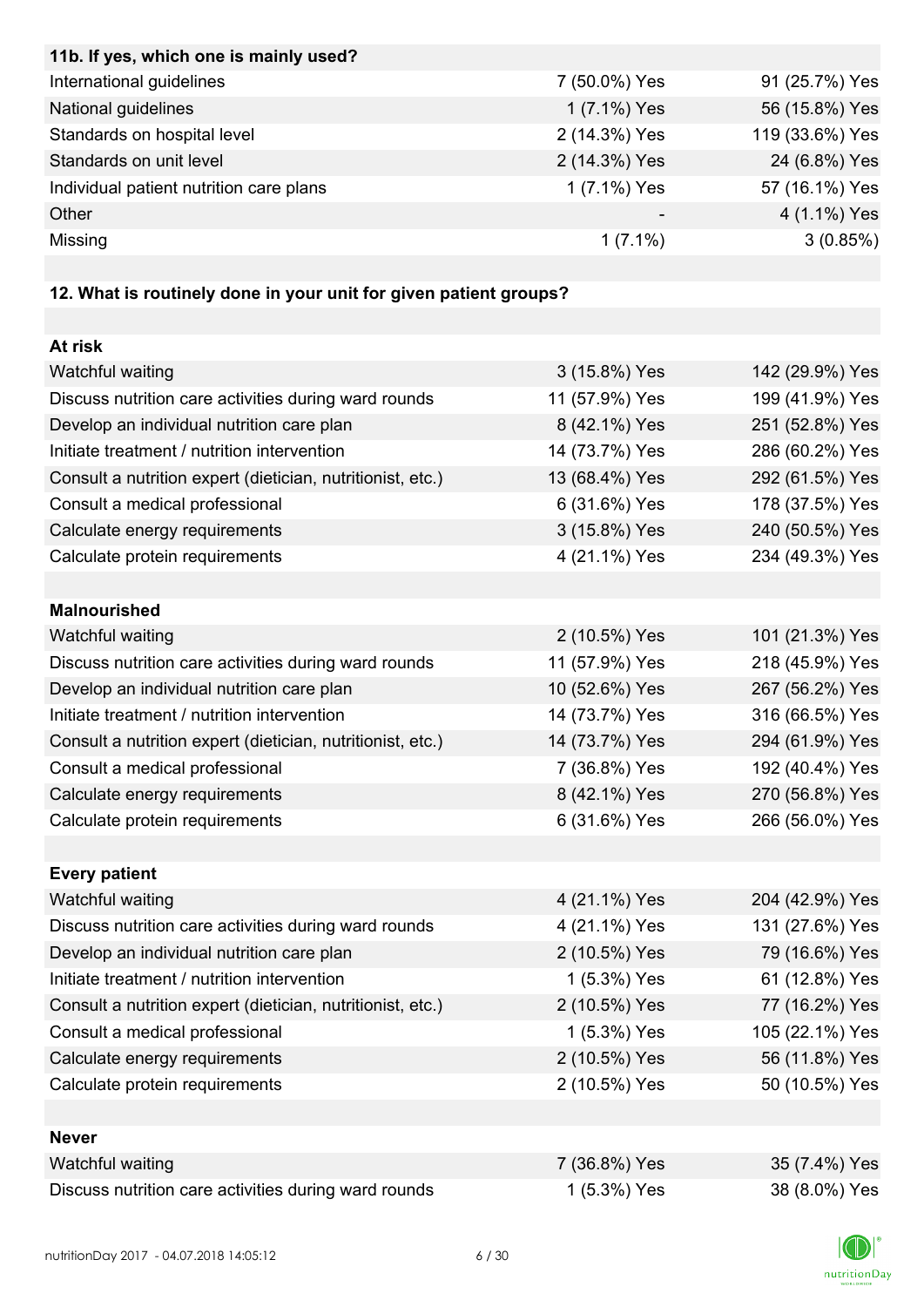| Develop an individual nutrition care plan                          | 2 (10.5%) Yes  | 32 (6.7%) Yes   |
|--------------------------------------------------------------------|----------------|-----------------|
| Initiate treatment / nutrition intervention                        | 1 (5.3%) Yes   | 6 (1.3%) Yes    |
| Consult a nutrition expert (dietician, nutritionist, etc.)         | 1 (5.3%) Yes   | 8 (1.7%) Yes    |
| Consult a medical professional                                     | 10 (52.6%) Yes | 49 (10.3%) Yes  |
| Calculate energy requirements                                      | 6 (31.6%) Yes  | 51 (10.7%) Yes  |
| Calculate protein requirements                                     | 7 (36.8%) Yes  | 55 (11.6%) Yes  |
|                                                                    |                |                 |
| I do not know                                                      |                |                 |
| Watchful waiting                                                   | 4 (21.1%) Yes  | 22 (4.6%) Yes   |
| Discuss nutrition care activities during ward rounds               | 1 (5.3%) Yes   | 11 (2.3%) Yes   |
| Develop an individual nutrition care plan                          | 3 (15.8%) Yes  | 5 (1.1%) Yes    |
| Initiate treatment / nutrition intervention                        | 2 (10.5%) Yes  | 5 (1.1%) Yes    |
| Consult a nutrition expert (dietician, nutritionist, etc.)         | 2 (10.5%) Yes  | 4 (0.84%) Yes   |
| Consult a medical professional                                     | 1 (5.3%) Yes   | 19 (4.0%) Yes   |
| Calculate energy requirements                                      | 3 (15.8%) Yes  | 12 (2.5%) Yes   |
| Calculate protein requirements                                     | 3 (15.8%) Yes  | 14 (2.9%) Yes   |
|                                                                    |                |                 |
| 13. When do you routinely weigh your patients?                     |                |                 |
| at admission                                                       | 9 (47.4%) Yes  | 300 (63.2%) Yes |
| Within 24 hours                                                    | 3 (15.8%) Yes  | 70 (14.7%) Yes  |
| Within 48 hours                                                    | 2 (10.5%) Yes  | 20 (4.2%) Yes   |
| Within 72 hours                                                    | 1 (5.3%) Yes   | 14 (2.9%) Yes   |
| Every week                                                         | 5 (26.3%) Yes  | 164 (34.5%) Yes |
| Occasionally                                                       | 2 (10.5%) Yes  | 60 (12.6%) Yes  |
| When requested                                                     | 10 (52.6%) Yes | 212 (44.6%) Yes |
| At discharge                                                       |                | 22 (4.6%) Yes   |
| Never                                                              | 2 (10.5%) Yes  | 8 (1.7%) Yes    |
| I do not know                                                      |                | 1 (0.21%) Yes   |
| No answer given                                                    | $1(2.9\%)$     | 23 (4.8%)       |
|                                                                    |                |                 |
| 14. What do you do to support adequate food intake of patients?    |                |                 |
| Offer additional meals or in between snacks                        | 11 (57.9%) Yes | 350 (73.7%) Yes |
| Offer meal choices                                                 | 16 (84.2%) Yes | 348 (73.3%) Yes |
| Offer different portion sizes                                      | 17 (89.5%) Yes | 292 (61.5%) Yes |
| Consider food presentation                                         | 6 (31.6%) Yes  | 198 (41.7%) Yes |
| Change food texture/consistency as needed                          | 11 (57.9%) Yes | 389 (81.9%) Yes |
| Consider patient problems with eating and drinking                 | 16 (84.2%) Yes | 385 (81.1%) Yes |
| Ensure that mealtimes are undisturbed/protected<br>mealtime policy | 7 (36.8%) Yes  | 58 (12.2%) Yes  |
| Promote positive eating environment                                | 9 (47.4%) Yes  | 92 (19.4%) Yes  |
| Consider cultural/religious preferences                            | 11 (57.9%) Yes | 200 (42.1%) Yes |
| Consider patient allergies / intolerances                          | 17 (89.5%) Yes | 228 (48.0%) Yes |
| Other                                                              | 3 (15.8%) Yes  | 29 (6.1%) Yes   |
| I do not know                                                      | 1 (5.3%) Yes   | 6 (1.3%) Yes    |
| No answer given                                                    | $1(5.3\%)$     | 21 (4.4%)       |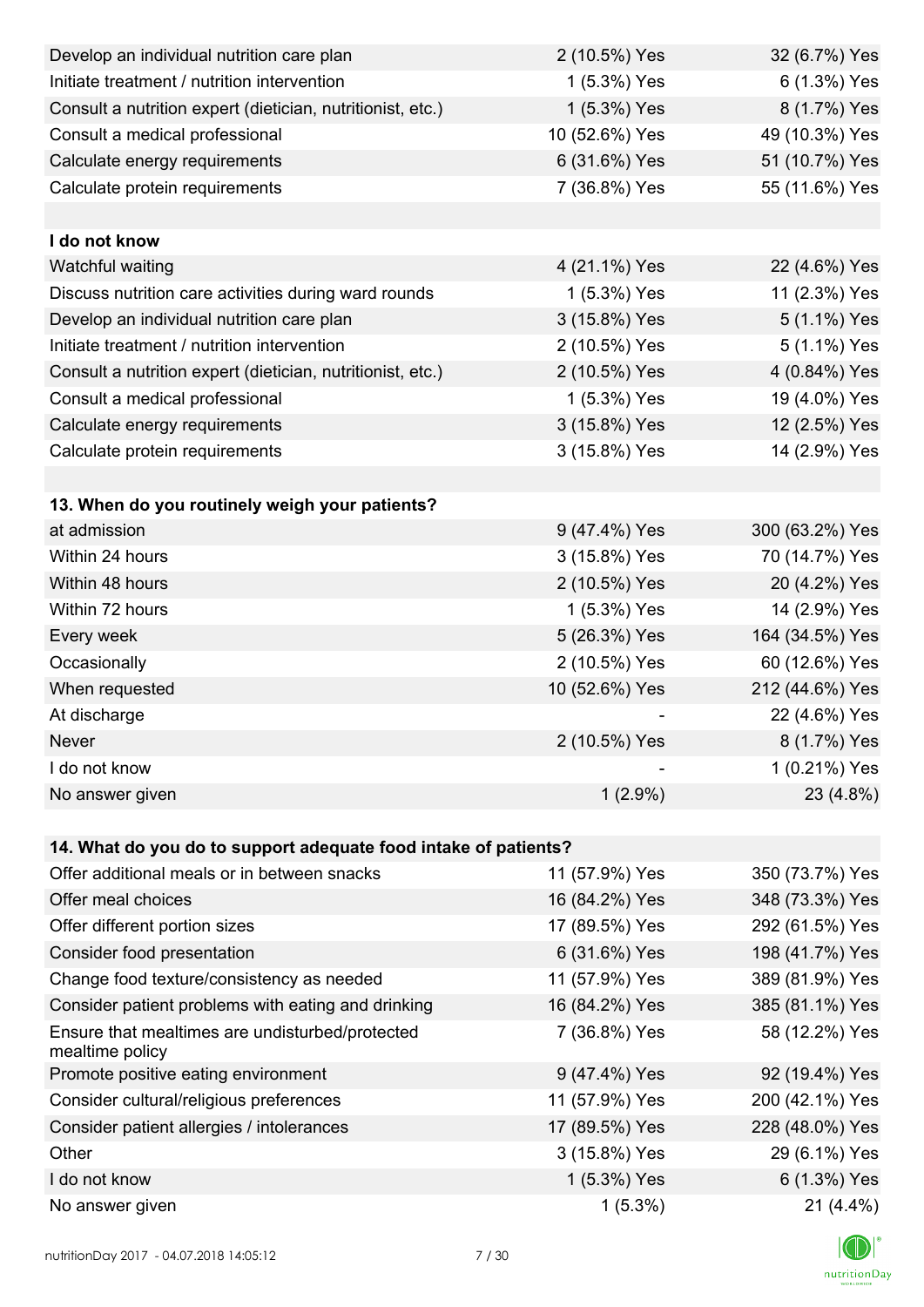| 15. Which nutrition-related standards or routine activities exist in your unit?    |                |                 |
|------------------------------------------------------------------------------------|----------------|-----------------|
| Nutrition training is available                                                    | 9 (47.4%) Yes  | 267 (56.2%) Yes |
| Reporting of nutrition related information to hospital<br>managers                 | 5 (26.3%) Yes  | 211 (44.4%) Yes |
| Quality indicators are recorded and reported to national<br>or regional level      | 2 (10.5%) Yes  | 131 (27.6%) Yes |
| Quality indicators are used for internal benchmarking                              | 2 (10.5%) Yes  | 175 (36.8%) Yes |
| Patient feedback about food and food service is collected<br>using a questionnaire | 10 (52.6%) Yes | 302 (63.6%) Yes |
| <b>None</b>                                                                        | 3 (15.8%) Yes  | 21 (4.4%) Yes   |
| I do not know                                                                      | 2 (10.5%) Yes  | 13 (2.7%) Yes   |
| No answer given                                                                    | $1(5.3\%)$     | 37 (7.8%)       |
|                                                                                    |                |                 |
| 16. At admission what is asked and documented?                                     |                |                 |
| Change in weight                                                                   | 16 (84.2%) Yes | 373 (78.5%) Yes |
| Eating habits/difficulties                                                         | 15 (78.9%) Yes | 349 (73.5%) Yes |
| Nutrition before admission                                                         | 9 (47.4%) Yes  | 271 (57.1%) Yes |
| None                                                                               |                | 9 (1.9%) Yes    |
| I do not know                                                                      |                | 5 (1.1%) Yes    |
| No answer given                                                                    | $1(5.3\%)$     | 39 (8.2%)       |
|                                                                                    |                |                 |

#### **17. On what forms is there a specific part about eating, nutrition or malnutrition?**

| 8 (42.1%) Yes  | 335 (70.5%) Yes |
|----------------|-----------------|
| 8 (42.1%) Yes  | 280 (58.9%) Yes |
| 2 (10.5%) Yes  | 30 (6.3%) Yes   |
| 1 (5.3%) Yes   | 4 (0.84%) Yes   |
|                |                 |
|                |                 |
| 6 (31.6%) Yes  | 171 (36.0%) Yes |
| 11 (57.9%) Yes | 269 (56.6%) Yes |
| 3 (15.8%) Yes  | 56 (11.8%) Yes  |
| 3 (15.8%) Yes  | 26 (5.5%) Yes   |
|                |                 |
| 9 (56.3%) Yes  | 171 (44.5%) Yes |
|                |                 |
|                |                 |
| 10 (52.6%) Yes | 120 (25.3%) Yes |
| 5 (26.3%) Yes  | 244 (51.4%) Yes |
| 9 (47.4%) Yes  | 127 (26.7%) Yes |
| 4 (21.1%) Yes  | 74 (15.6%) Yes  |
|                | 4 (0.84%) Yes   |
|                |                 |

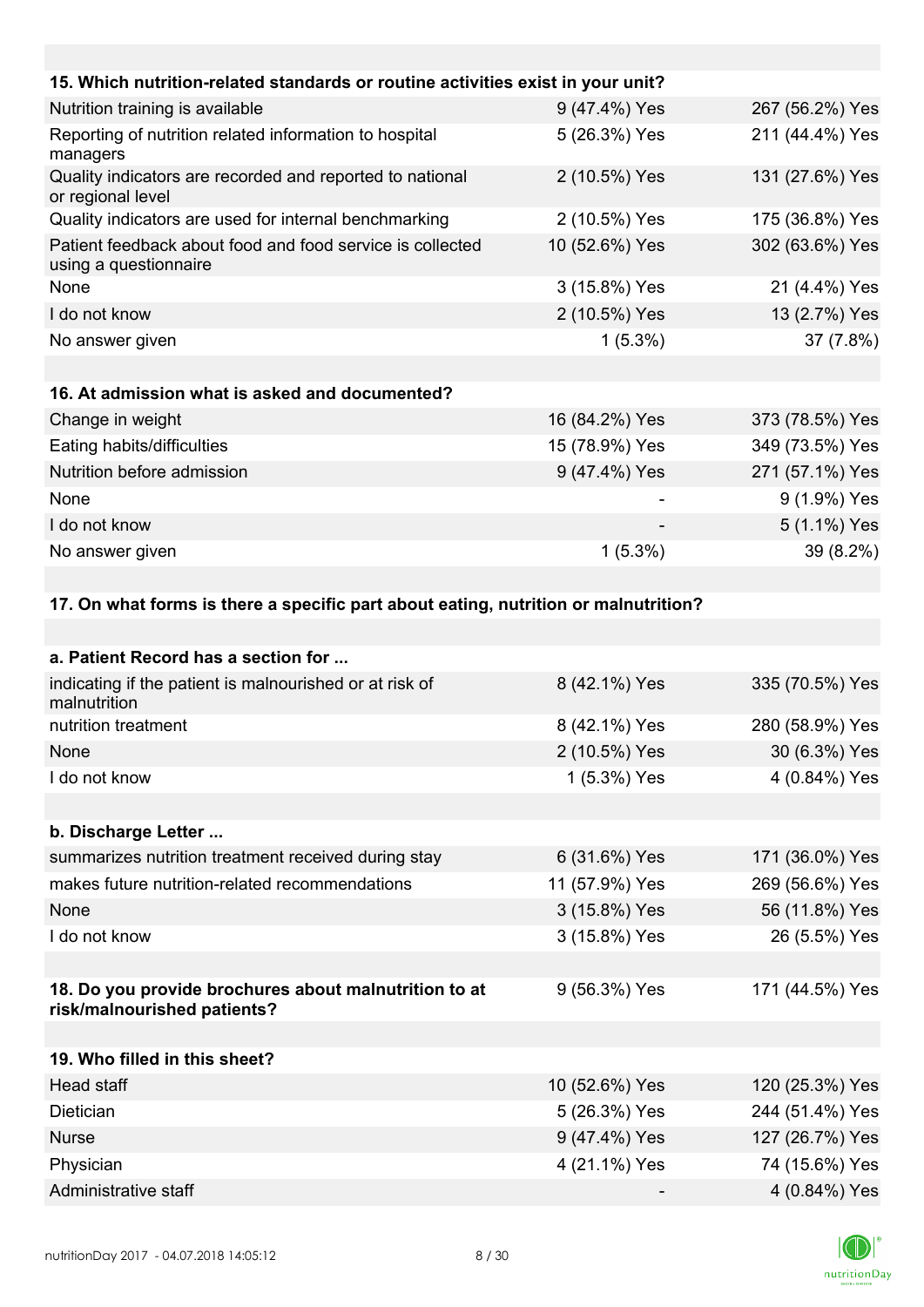| Other         | -                        | 8 (1.7%) Yes             |
|---------------|--------------------------|--------------------------|
| None          | $\overline{\phantom{0}}$ | $\overline{\phantom{0}}$ |
| I do not know | $\overline{\phantom{0}}$ | 3 (0.63%) Yes            |

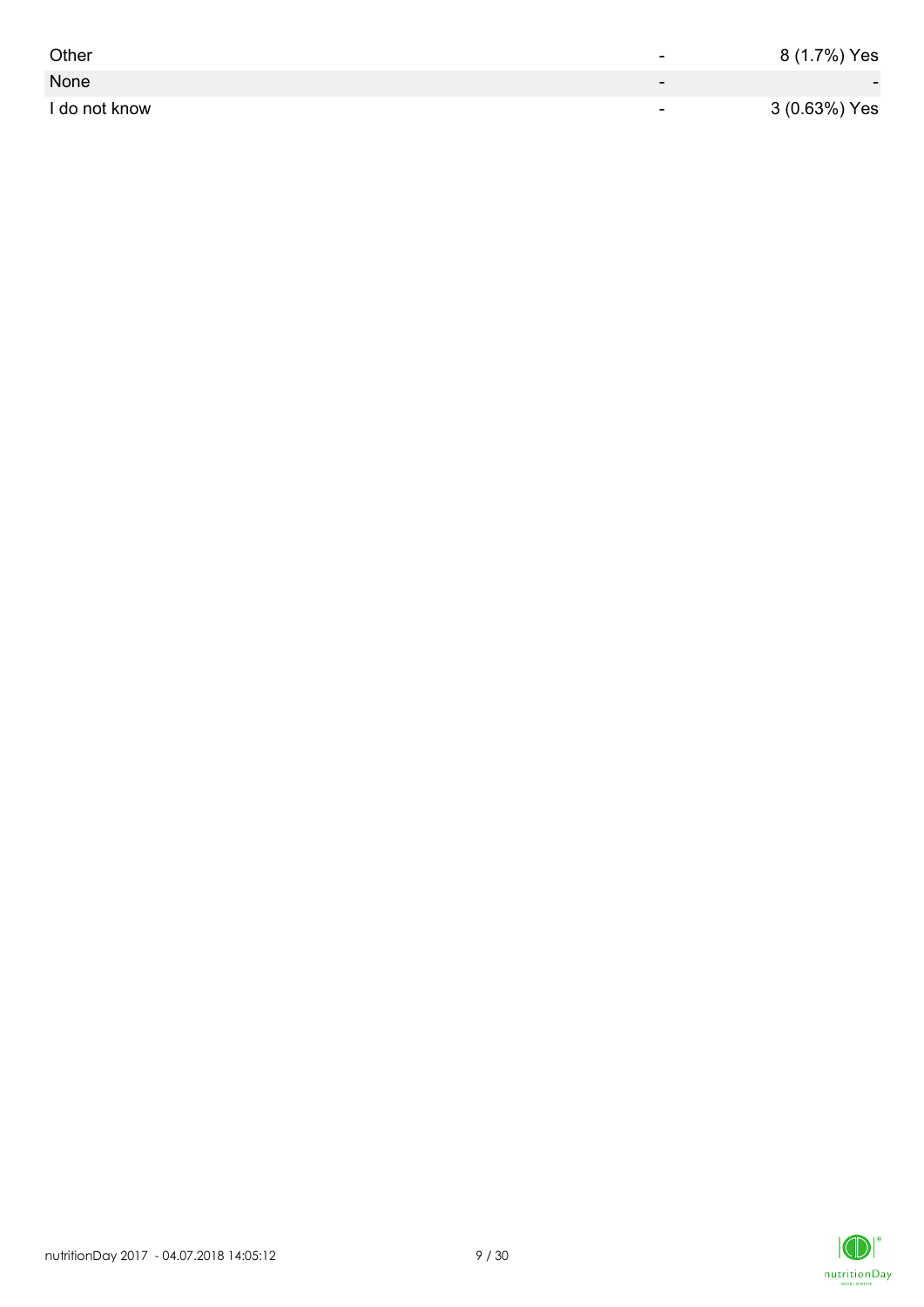|                                                                                         | <b>YOUR RESULTS</b> | <b>REFERENCE RESULTS</b> |
|-----------------------------------------------------------------------------------------|---------------------|--------------------------|
|                                                                                         |                     |                          |
| Total                                                                                   | 244                 | 9133                     |
| Age                                                                                     | 66 [53-78]          | 67 [53-78]               |
| Female                                                                                  | 103 (42.2%)         | 4630 (50.7%)             |
| Weight                                                                                  | 75.6±17.8           | 68.8±18.8                |
| Height                                                                                  | 171±10              | 164±10                   |
| <b>BMI</b>                                                                              | 25.6±5.0            | $25.4 \pm 6.0$           |
| 1. This hospital admission was                                                          |                     |                          |
| planned                                                                                 | 122 (50.0%)         | 3186 (34.9%)             |
| an emergency                                                                            | 86 (35.2%)          | 5234 (57.3%)             |
| I do not know                                                                           | 36 (14.8%)          | 713 (7.8%)               |
| No answer given                                                                         |                     |                          |
|                                                                                         |                     |                          |
| 2a. Diagnosis at admission                                                              |                     |                          |
| 0100 Infectious and parasitic diseases                                                  | 20 (8.2%)           | 833 (9.1%)               |
| 0200 Neoplasms                                                                          | 37 (15.2%)          | 1451 (15.9%)             |
| 0300 Blood and bloodforming organs and the immune<br>mechanism                          | 46 (18.9%)          | 612 (6.7%)               |
| 0400 Endocrine, nutritional and metabolic diseases                                      | 47 (19.3%)          | 1103 (12.1%)             |
| 0500 Mental health                                                                      | 17 (7.0%)           | 340 (3.7%)               |
| 0600 Nervous system                                                                     | 24 (9.8%)           | 795 (8.7%)               |
| 0700 Eye and adnexa                                                                     | $10(4.1\%)$         | 134 (1.5%)               |
| 0800 Ear and mastoid process                                                            | 11 (4.5%)           | 71 (0.78%)               |
| 0900 Circulatory system                                                                 | 70 (28.7%)          | 1817 (19.9%)             |
| 1000 Respiratory system                                                                 | 43 (17.6%)          | 1407 (15.4%)             |
| 1100 Digestive system                                                                   | 76 (31.1%)          | 2255 (24.7%)             |
| 1200 Skin and subcutaneous tissue                                                       | 20 (8.2%)           | 444 (4.9%)               |
| 1300 Musculoskeletal system and connective tissue                                       | 60 (24.6%)          | 1332 (14.6%)             |
| 1400 Genitourinary system                                                               | 33 (13.5%)          | 847 (9.3%)               |
| 1500 Pregnancy, childbirth and the puerperium                                           | $1(0.41\%)$         | 126 (1.4%)               |
| 1600 Conditions originating in the perinatal period                                     |                     | 22 (0.24%)               |
| 1700 Congenital/chromosomal abnormalities                                               | $3(1.2\%)$          | $9(0.10\%)$              |
| 1800 Symptoms, signs, abnormal clinical/lab findings                                    | $10(4.1\%)$         | 410 (4.5%)               |
| 1900 Injury, poisoning                                                                  | 17 (7.0%)           | 291 (3.2%)               |
| 2000 External causes of morbidity and mortality (e.g.<br>transport accidents, assaults) |                     | 173 (1.9%)               |
| 2100 Factors influencing health status and contact with<br>health services              | 42 (17.2%)          | 214 (2.3%)               |
| No answer given                                                                         |                     |                          |
|                                                                                         |                     |                          |
| 3. Which conditions/comorbidities does this patient have?                               |                     |                          |
| Cardiac insufficiency                                                                   | 36 (16.3%)          | 1665 (22.5%)             |

 $\label{eq:2} \mathsf{nutritionDay}$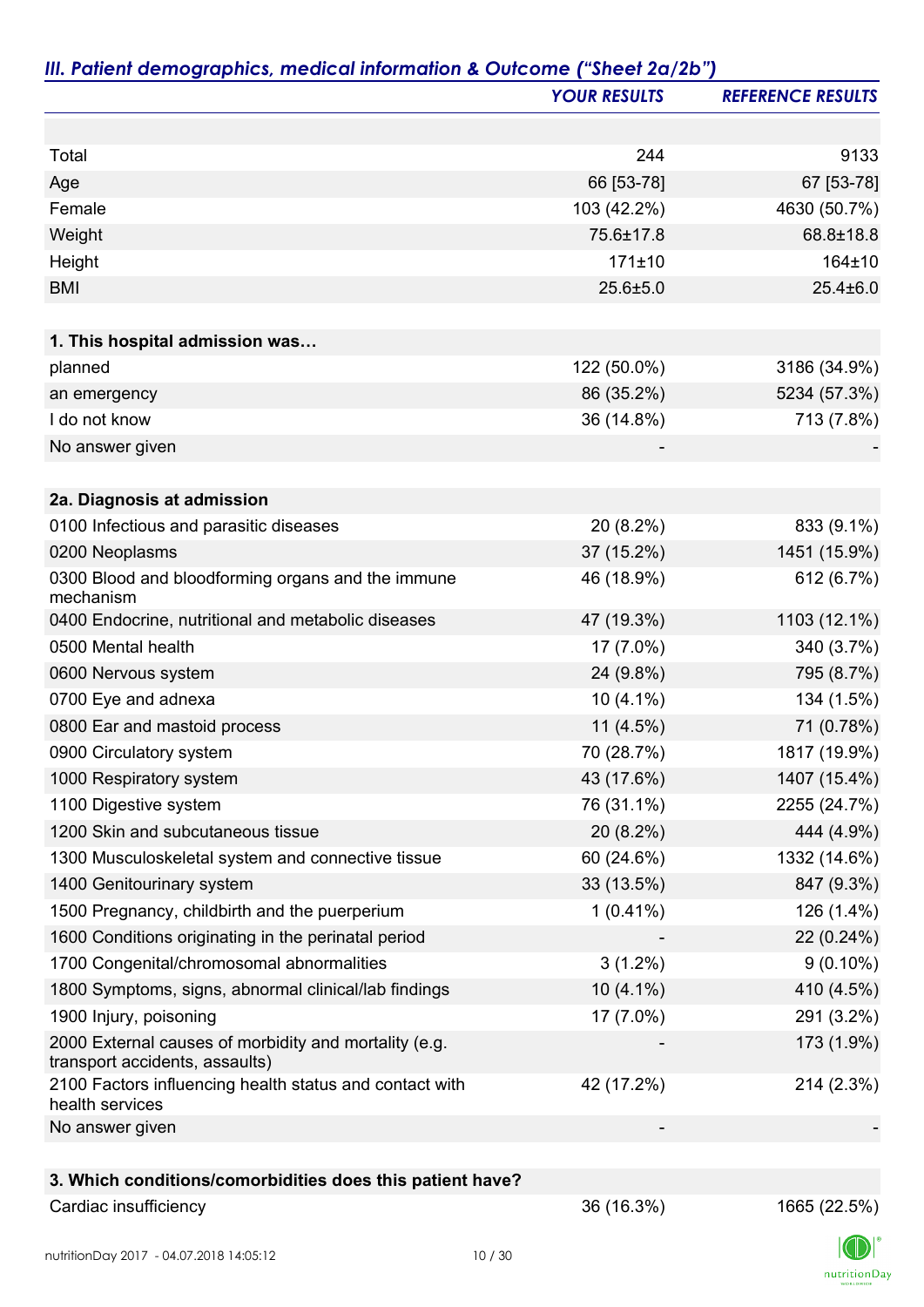| Myocardial infarction                                | 14 (6.4%)   | 418 (5.9%)   |
|------------------------------------------------------|-------------|--------------|
| Chronic lung disease                                 | 28 (12.8%)  | 1118 (15.3%) |
| Cerebral vascular disease                            | 19 (8.7%)   | 768 (10.7%)  |
| Peripheral vascular disease                          | 21 (9.7%)   | 888 (12.3%)  |
| Chronic liver disease                                | 8(3.7%)     | 457 (6.4%)   |
| Chronic kidney disease                               | 42 (19.4%)  | 853 (11.8%)  |
| <b>Diabetes</b>                                      | 43 (19.6%)  | 1983 (26.8%) |
| Cancer                                               | 45 (20.3%)  | 1815 (24.8%) |
| Infection                                            | 41 (18.8%)  | 1166 (16.0%) |
| Dementia                                             | 5(2.3%)     | 398 (5.6%)   |
| Major depressive disorder                            | 10 (4.6%)   | 390 (5.5%)   |
| Other chronic mental disorder                        | 17 (7.8%)   | 387 (5.5%)   |
| Other chronic disease                                | 72 (33.0%)  | 2029 (27.4%) |
| None                                                 | 47 (19.3%)  | 1421 (15.6%) |
|                                                      |             |              |
| 4a. Previous operation during this hospital stay     |             |              |
| Yes, planned                                         | 57 (23.4%)  | 1796 (19.7%) |
| Yes, acute                                           | 18 (7.4%)   | 561 (6.1%)   |
| <b>No</b>                                            | 151 (61.9%) | 6420 (70.3%) |
| I do not know                                        | $11(4.5\%)$ | 130 (1.4%)   |
| Missing                                              | $7(2.9\%)$  | 226 (2.5%)   |
|                                                      |             |              |
| Days since operation                                 | $2[1-6]$    | 4 [1-13]     |
|                                                      |             |              |
| 4b. Planned operation during this hospital stay      |             |              |
| Yes, today or tomorrow                               | 15 (6.1%)   | 766 (8.4%)   |
| Yes, later                                           | 18 (7.4%)   | 536 (5.9%)   |
| No                                                   | 181 (74.2%) | 6795 (74.4%) |
| I do not know                                        | 18 (7.4%)   | 417 (4.6%)   |
| Missing                                              | 12 (4.9%)   | 619 (6.8%)   |
|                                                      |             |              |
| 5. Previous ICU admission during this hospital stay? | 17 (7.0%)   | 982 (10.8%)  |
| (Yes)                                                |             |              |
|                                                      |             |              |
| 6. Is this patient terminally ill?                   | 17 (7.0%)   | 660 (7.2%)   |
|                                                      |             |              |
| 7. Fluid status                                      |             |              |
| Normal                                               | 148 (60.7%) | 7154 (78.3%) |
| Overloaded                                           | $5(2.0\%)$  | 518 (5.7%)   |
| Dehydrated                                           | $3(1.2\%)$  | 475 (5.2%)   |
| I do not know                                        | 88 (36.1%)  | 986 (10.8%)  |
| Missing                                              |             |              |
|                                                      |             |              |
| 8. Number of different medications planned           |             |              |
| Oral                                                 | $6[3-9]$    | $5[2-8]$     |
|                                                      |             |              |
| nutritionDay 2017 - 04.07.2018 14:05:13              | 11/30       |              |

 $\textsf{nutritionDay}$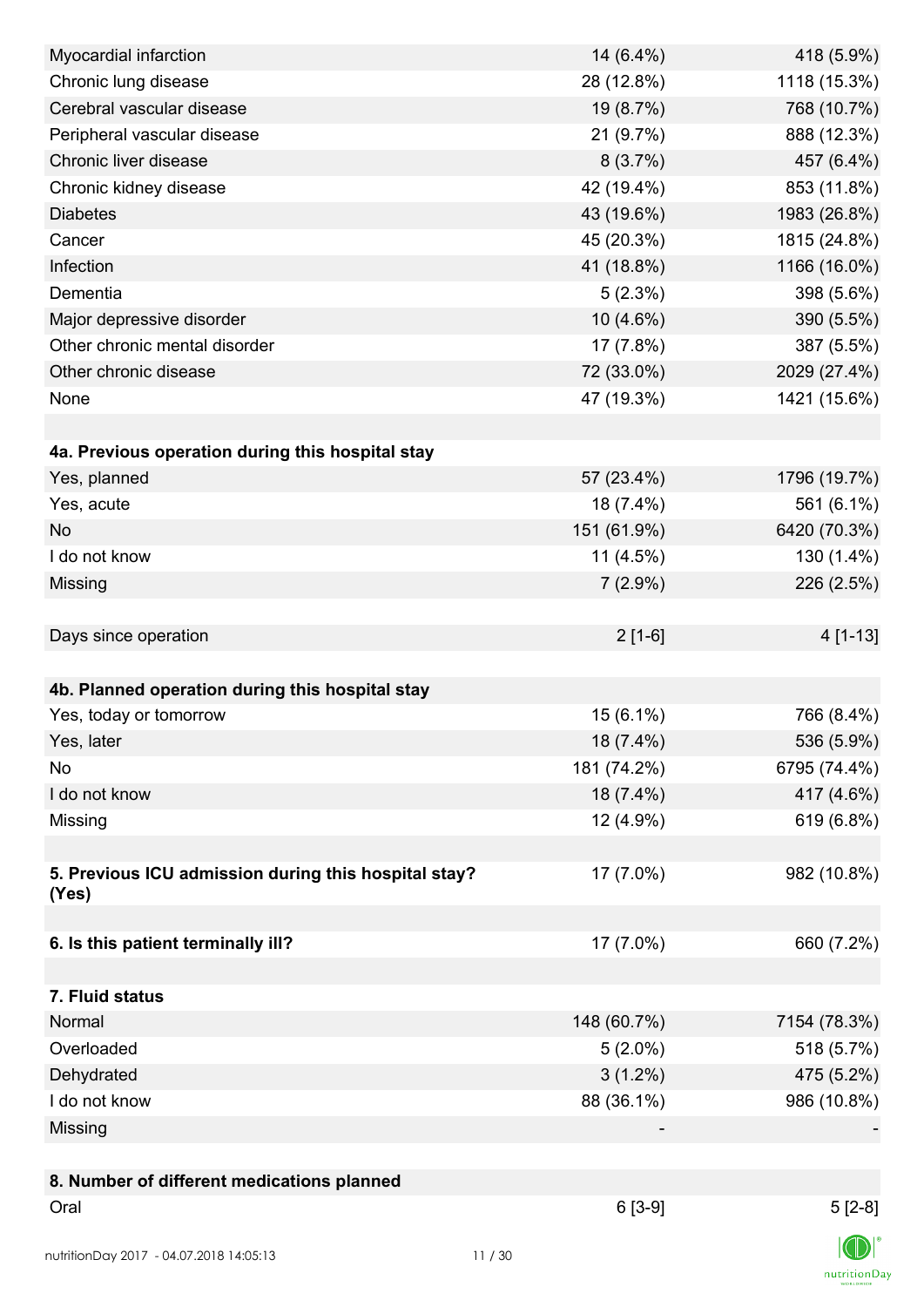| Other                                                                                    | $1[1-2]$    | $2[1-4]$     |
|------------------------------------------------------------------------------------------|-------------|--------------|
|                                                                                          |             |              |
| 9. Was this patient identified as malnourished or at risk of malnutrition?               |             |              |
| Malnourished                                                                             | $11(4.5\%)$ | 914 (10.0%)  |
| At risk                                                                                  | $1(0.41\%)$ | 1610 (17.6%) |
| No                                                                                       | 155 (63.5%) | 5843 (64.0%) |
| I do not know                                                                            | 77 (31.6%)  | 766 (8.4%)   |
| Missing                                                                                  |             |              |
|                                                                                          |             |              |
| 10. IV Fluids                                                                            |             |              |
| Electrolyte solution (NaCl, Ringers lactate, etc)                                        | 76 (31.1%)  | 3595 (39.4%) |
| 5% Glucose solution                                                                      | $2(0.82\%)$ | 877 (9.6%)   |
|                                                                                          |             |              |
| 11. Number of ONS drinks planned                                                         | $0 [0-0]$   | $0 [0-0]$    |
|                                                                                          |             |              |
| <b>12. Nutrition intake</b>                                                              |             |              |
| Regular hospital food                                                                    | 146 (59.8%) | 5097 (55.8%) |
| Fortified/enriched hospital food                                                         | 11 (4.5%)   | 801 (8.8%)   |
| Protein/energy supplement (e.g. ONS drinks)                                              | 20 (8.2%)   | 1073 (11.7%) |
| <b>Enteral nutrition</b>                                                                 | $3(1.2\%)$  | 495 (5.4%)   |
| Parenteral nutrition                                                                     | $5(2.0\%)$  | 485 (5.3%)   |
| Special diet                                                                             | 69 (28.3%)  | 3173 (34.7%) |
| None                                                                                     | 16 (6.6%)   | 506 (5.5%)   |
|                                                                                          |             |              |
| 13a. All lines and Tubes                                                                 |             |              |
| <b>Central Venous</b>                                                                    | 36 (14.8%)  | 752 (8.2%)   |
| Peripheral venous access                                                                 | 116 (47.5%) | 4362 (47.8%) |
| Nasogastric                                                                              | $1(0.41\%)$ | 269 (2.9%)   |
| Nasojejunal                                                                              | $1(0.41\%)$ | 38 (0.42%)   |
| Nasoduadenal                                                                             | $1(0.41\%)$ | 22 (0.24%)   |
| Enterostoma                                                                              |             |              |
|                                                                                          |             | 46 (0.50%)   |
| Percutaneous endoscopy/surgical gastrostomy                                              | $1(0.41\%)$ | 71 (0.78%)   |
| Percutaneous endoscopy/surgical jejunostomy                                              | $1(0.41\%)$ | 29 (0.32%)   |
| None                                                                                     | 91 (37.3%)  | 4024 (44.1%) |
|                                                                                          |             |              |
| 13b. Were there complications with nutrition related lines<br>and tubes since admission? |             |              |
| Yes, previously                                                                          | $1(0.41\%)$ | 93 (1.0%)    |
| Yes, ongoing                                                                             |             | 80 (0.88%)   |
| No                                                                                       | 221 (90.6%) | 7577 (83.0%) |
| I do not know                                                                            | 13 (5.3%)   | 871 (9.5%)   |
| Missing                                                                                  | 9(3.7%)     | 512 (5.6%)   |
|                                                                                          |             |              |

## **14. Please indicate if any of the following was done for this patient since admission**

Energy requirements were determined 10 (4.1%) 3246 (35.5%)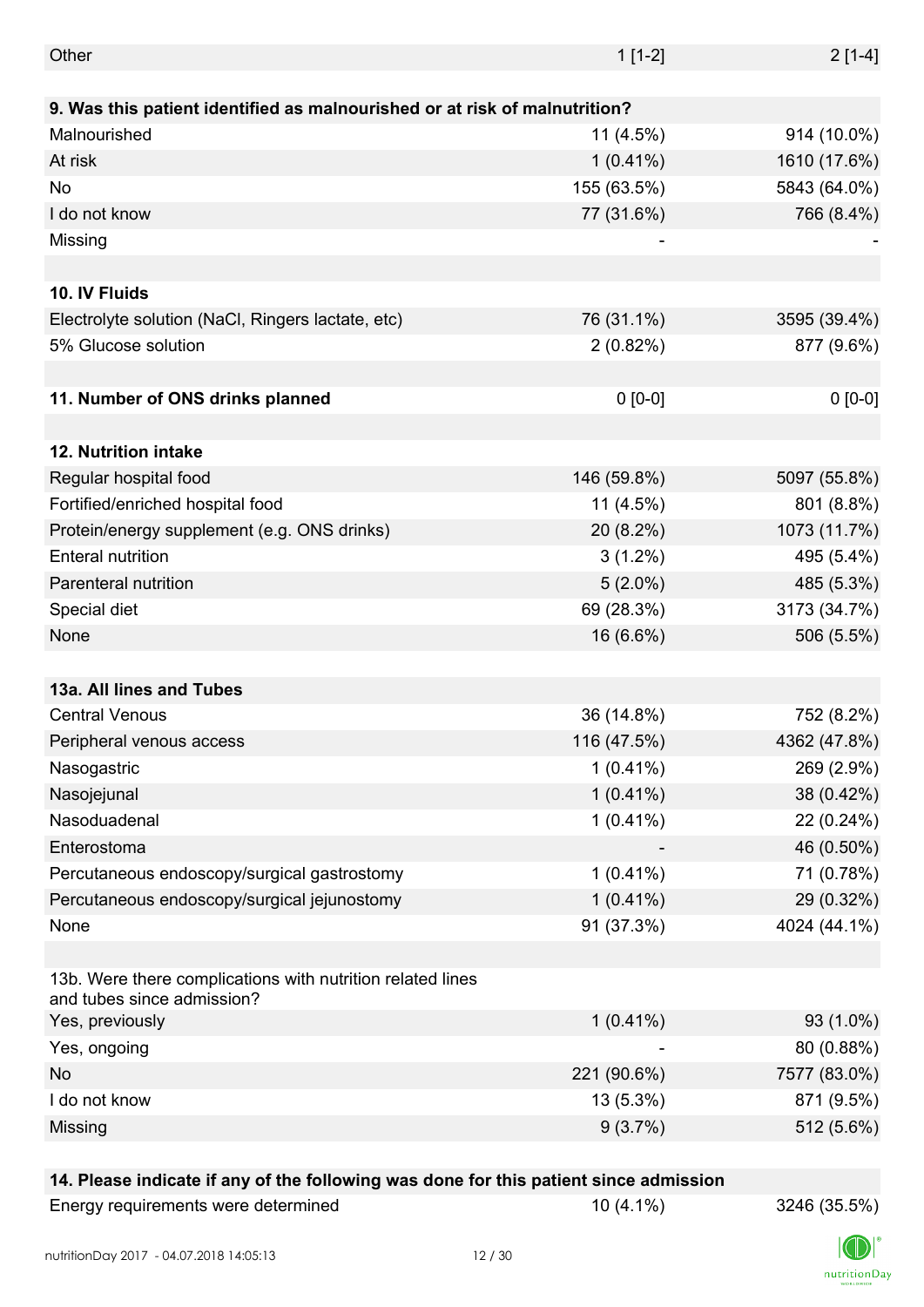| Protein requirements were determined                     | 6(2.5%)     | 2888 (31.6%) |
|----------------------------------------------------------|-------------|--------------|
| Food/Nutrition intake was recorded in the patient record | 30 (12.3%)  | 4124 (45.2%) |
| Nutrition treatment plan was developed                   | 24 (9.8%)   | 3183 (34.9%) |
| Nutrition expert was consulted                           | 33 (13.5%)  | 3050 (33.4%) |
| Malnutrition status is recorded in the patient record    | 15 (6.1%)   | 2529 (27.7%) |
| None                                                     |             |              |
|                                                          |             |              |
| 15a. Energy goal                                         |             |              |
| $< 500$ kcal                                             | 18 (7.4%)   | 335 (3.7%)   |
| 500-999 kcal                                             | 2(0.82%)    | 109 (1.2%)   |
| 1000-1499 kcal                                           | 16 (6.6%)   | 957 (10.5%)  |
| 1500-1999 kcal                                           | 14 (5.7%)   | 2729 (29.9%) |
| >=2000 kcal                                              | 20 (8.2%)   | 993 (10.9%)  |
| Not determined                                           | 117 (48.0%) | 3222 (35.3%) |
| I do not know                                            | 57 (23.4%)  | 752 (8.2%)   |
| Missing                                                  |             | 36 (0.39%)   |
|                                                          |             |              |
| 15b. Energy intake                                       |             |              |
| $< 500$ kcal                                             | 23 (9.4%)   | 615 (6.7%)   |
| 500-999 kcal                                             | $2(0.82\%)$ | 525 (5.7%)   |
| 1000-1499 kcal                                           | 19 (7.8%)   | 1192 (13.1%) |
| 1500-1999 kcal                                           | $11(4.5\%)$ | 2032 (22.2%) |
| >=2000 kcal                                              | 19 (7.8%)   | 597 (6.5%)   |
| Not determined                                           | 113 (46.3%) | 2998 (32.8%) |
| I do not know                                            | 57 (23.4%)  | 1122 (12.3%) |
| Missing                                                  |             | 52 (0.57%)   |
|                                                          |             |              |
| 16. Since admission, this patient's health status has    |             |              |
| Improved                                                 | 127 (52.0%) | 4626 (50.7%) |
| Deteriorated                                             | 2(0.82%)    | 514 (5.6%)   |
| Remained the same                                        | 61 (25.0%)  | 2506 (27.4%) |
| This patient has just been admitted                      | 21 (8.6%)   | 574 (6.3%)   |
| I do not know                                            | 33 (13.5%)  | 913 (10.0%)  |
| Missing                                                  |             |              |
|                                                          |             |              |
| Length of hospital stay (days)                           | $7[5-14]$   | 12 [6-24]    |
|                                                          |             |              |
| <b>Outcome Code</b>                                      |             |              |
| 1= Still in the hospital                                 | $11(4.5\%)$ | 796 (8.7%)   |
| 2= Transferred to another hospital                       | $5(2.0\%)$  | 219 (2.4%)   |
| 3= Transferred to long term care                         | $3(1.2\%)$  | 373 (4.1%)   |
| 4= Rehabilitation                                        | 2(0.82%)    | 500 (5.5%)   |
| 5= Discharged home                                       | 192 (78.7%) | 6731 (73.7%) |
| 6= Death                                                 |             | 283 (3.1%)   |

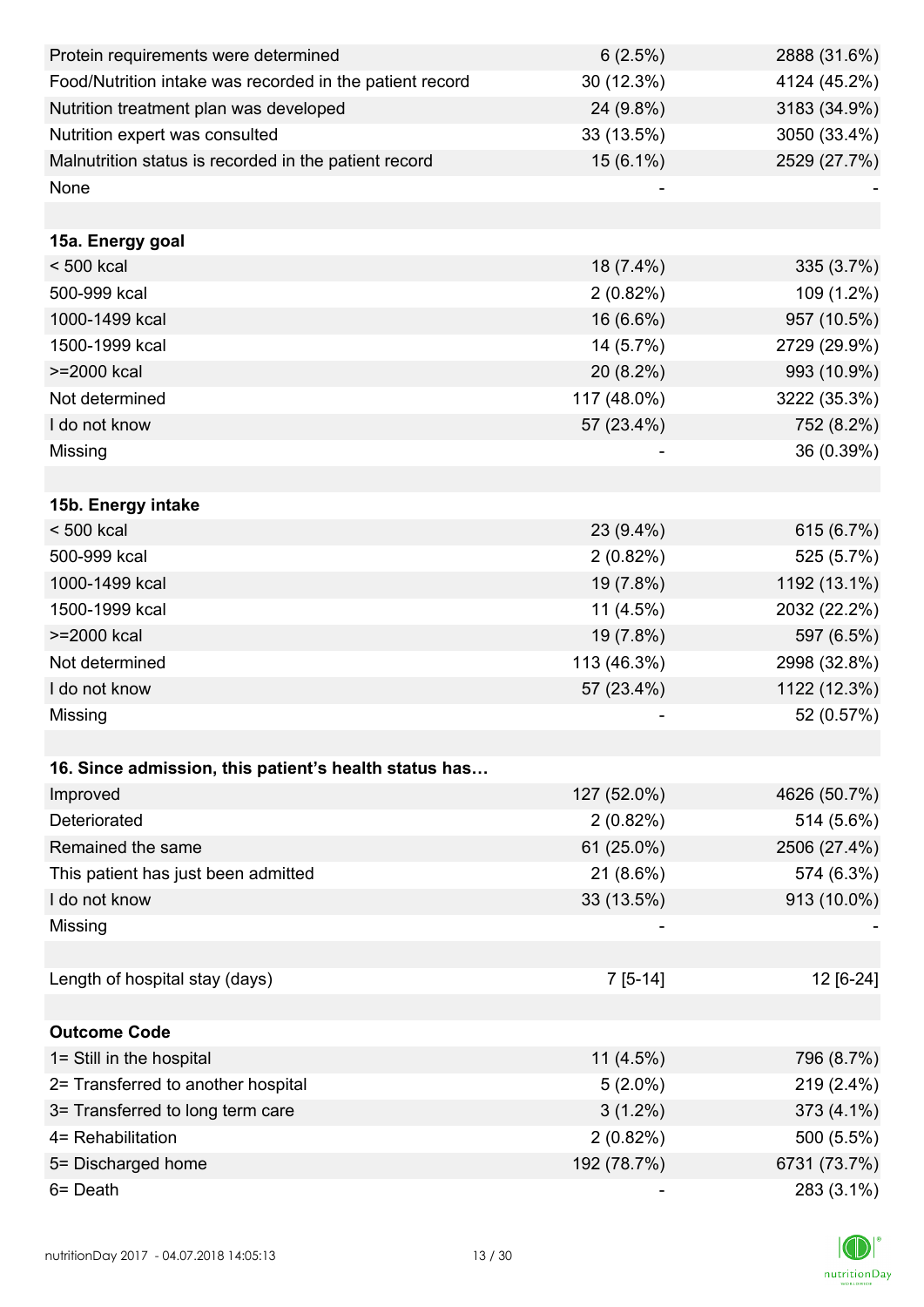| 7= Others                            | $1(0.41\%)$ | 175 (1.9%)   |
|--------------------------------------|-------------|--------------|
| Missing                              | 30 (12.3%)  | 56 (0.61%)   |
|                                      |             |              |
| Readmitted since ND                  |             |              |
| $1 = No$                             | 126 (62.4%) | 6273 (77.4%) |
| 2= Yes, same hospital planned        | 42 (20.8%)  | 483 (6.0%)   |
| 3= Yes, same hospital unplanned      | 28 (13.9%)  | 471 (5.8%)   |
| 4= Yes, different hospital planned   | 3(1.5%)     | 45 (0.56%)   |
| 5= Yes, different hospital unplanned | $3(1.5\%)$  | 45 (0.56%)   |
| 6= Unknown                           | $1(0.50\%)$ | 366 (4.5%)   |
| Missing                              | $2(0.99\%)$ | 428 (5.3%)   |

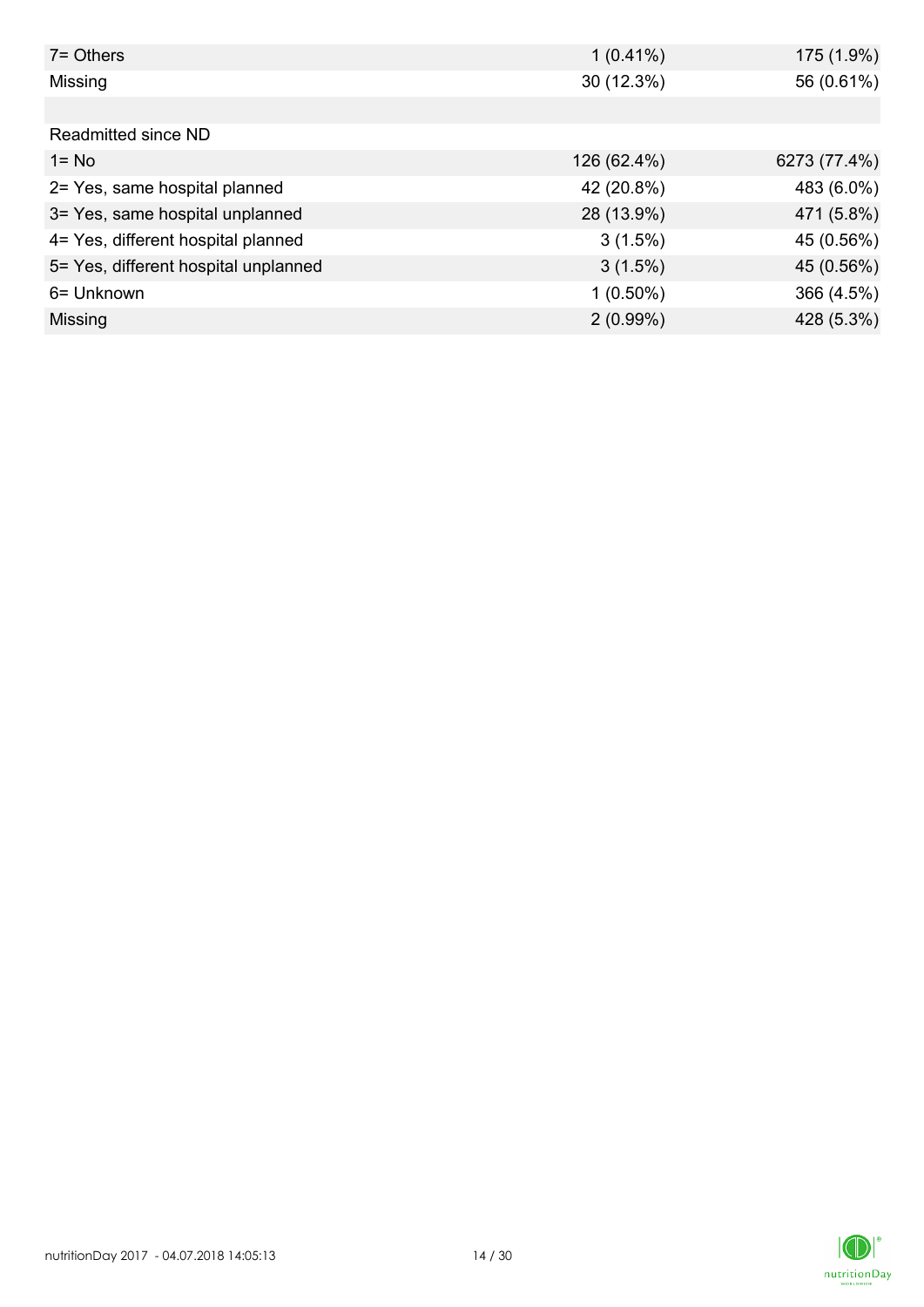|                                                                                   | <b>YOUR RESULTS</b> | <b>REFERENCE RESULTS</b> |
|-----------------------------------------------------------------------------------|---------------------|--------------------------|
|                                                                                   |                     |                          |
| 1. What are your typical dietary habits?                                          |                     |                          |
| No special dietary habits                                                         | 179 (77.8%)         | 6102 (69.3%)             |
| I am vegetarian                                                                   | $7(3.0\%)$          | 153 (1.7%)               |
| I adhee to a vegan diet                                                           | 1(0.43%)            | 53 (0.60%)               |
| I eat gluten-free diet                                                            | $3(1.3\%)$          | 78 (0.89%)               |
| I avoid added sugars                                                              | 51 (22.2%)          | 1353 (15.4%)             |
| I avoid carbohydrates                                                             | 6(2.6%)             | 515 (5.9%)               |
| I eat a low fat-diet                                                              | 27 (11.7%)          | 1034 (11.8%)             |
| I am lactose intolerant                                                           | $5(2.2\%)$          | 343 (3.9%)               |
| Other special diet due to intolerances/allergies                                  |                     | 179 (2.0%)               |
| Other                                                                             | $9(3.9\%)$          | 617 (7.0%)               |
| No answer given                                                                   | 1(0.43%)            | 217 (2.5%)               |
|                                                                                   |                     |                          |
| 2. Where did you live before your current hospital admission?                     |                     |                          |
| At home                                                                           | 215 (93.5%)         | 7771 (88.3%)             |
| In a nursing home or other live-in facility                                       | $5(2.2\%)$          | 295 (3.4%)               |
| I was transferred from another hospital                                           | $5(2.2\%)$          | 456 (5.2%)               |
| Other                                                                             | 4(1.7%)             | 147 (1.7%)               |
| Missing                                                                           | 1(0.43%)            | 131 (1.5%)               |
|                                                                                   |                     |                          |
| 3. In general, are you able to walk?                                              |                     |                          |
| Yes                                                                               | 178 (77.4%)         | 5599 (63.6%)             |
| Yes, with someone's help                                                          | 13 (5.7%)           | 963 (10.9%)              |
| Yes, independently using a cane, walker, or crutches                              | 29 (12.6%)          | 1142 (13.0%)             |
| No, I have a wheelchair                                                           | $3(1.3\%)$          | 383 (4.4%)               |
| No, I am bedridden                                                                | $3(1.3\%)$          | 579 (6.6%)               |
| Missing                                                                           | 4(1.7%)             | 134 (1.5%)               |
|                                                                                   |                     |                          |
| 4. In general, how would you say your health is?                                  |                     |                          |
| Very good                                                                         | 25 (10.9%)          | 633 (7.2%)               |
| Good                                                                              | 78 (33.9%)          | 3217 (36.6%)             |
| Fair                                                                              | 84 (36.5%)          | 3329 (37.8%)             |
| Poor                                                                              | 35 (15.2%)          | 1202 (13.7%)             |
| Very poor                                                                         | $5(2.2\%)$          | 268 (3.0%)               |
| Missing                                                                           | $3(1.3\%)$          | 151 (1.7%)               |
|                                                                                   |                     |                          |
| 5. Over the last 12 months prior to your current hospital admission approximately |                     |                          |
| how many times have you seen a doctor?                                            | $5[2-10]$           | $4[2-10]$                |
| how many times have you been admitted to the                                      | $2[1-3]$            | $1[0-2]$                 |
| hospital (Emergency room, any ward)?                                              |                     |                          |
| how many nights in total have you spent in hospital?                              | 10 [2-25]           | $5[0-15]$                |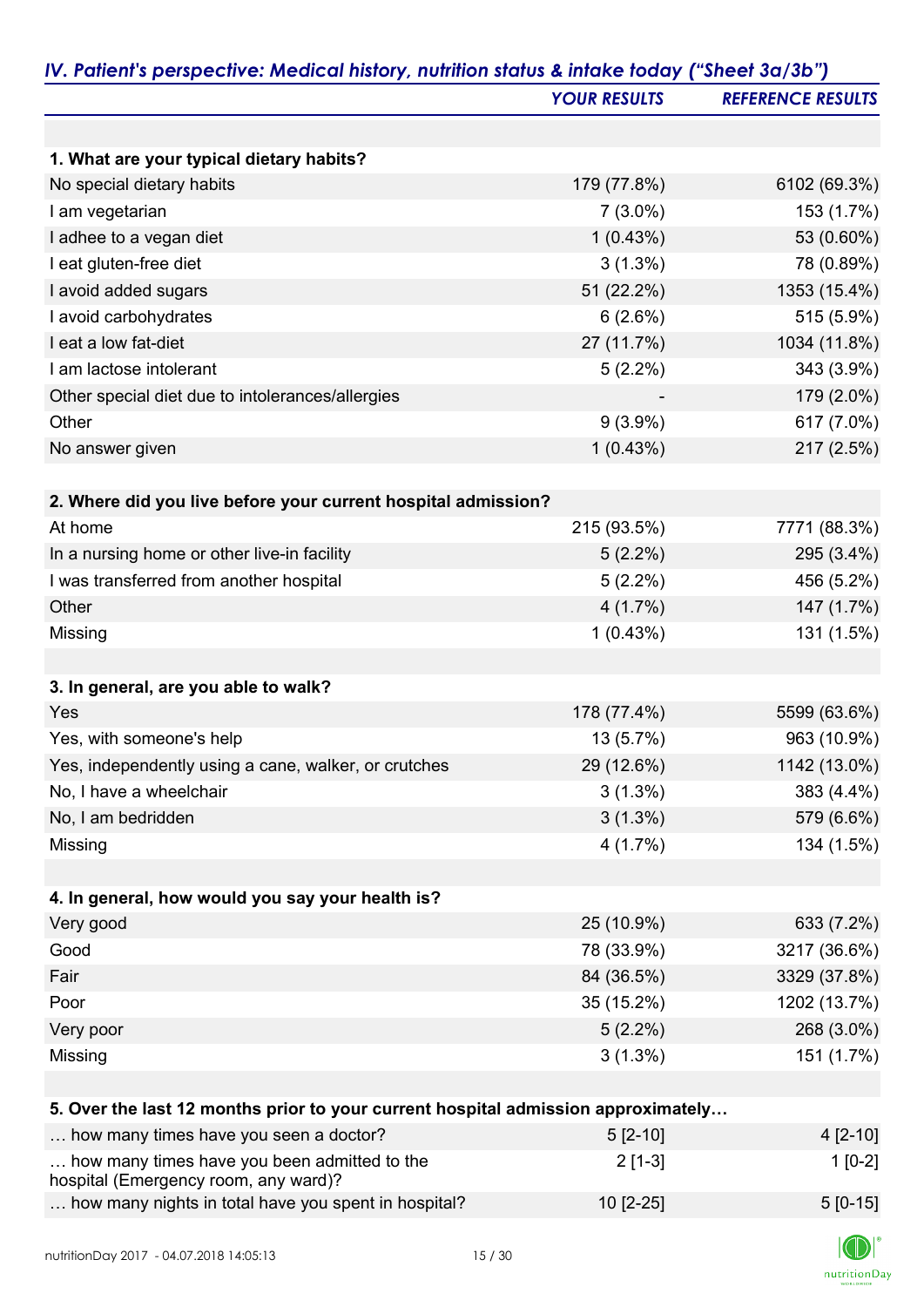| $1 - 2$<br>41 (17.8%)<br>1694 (19.3%)<br>$3-5$<br>54 (23.5%)<br>2352 (26.7%)<br>More than 5<br>72 (31.3%)<br>2722 (30.9%)<br>1418 (16.1%)<br>None<br>51 (22.2%)<br>449 (5.1%)<br>I do not know<br>11 $(4.8\%)$<br>1(0.43%)<br>165 (1.9%)<br>Missing<br>7. Do you have health insurance?<br>Yes, private insurance only<br>6(2.6%)<br>1319 (15.0%)<br>171 (74.3%)<br>4350 (49.4%)<br>Yes, public insurance only<br>Yes, both<br>1115 (12.7%)<br>42 (18.3%)<br><b>None</b><br>2(0.87%)<br>1177 (13.4%)<br>510 (5.8%)<br>I prefer not to answer<br>$5(2.2\%)$<br>$4(1.7\%)$<br>329 (3.7%)<br>Missing |
|---------------------------------------------------------------------------------------------------------------------------------------------------------------------------------------------------------------------------------------------------------------------------------------------------------------------------------------------------------------------------------------------------------------------------------------------------------------------------------------------------------------------------------------------------------------------------------------------------|
|                                                                                                                                                                                                                                                                                                                                                                                                                                                                                                                                                                                                   |
|                                                                                                                                                                                                                                                                                                                                                                                                                                                                                                                                                                                                   |
|                                                                                                                                                                                                                                                                                                                                                                                                                                                                                                                                                                                                   |
|                                                                                                                                                                                                                                                                                                                                                                                                                                                                                                                                                                                                   |
|                                                                                                                                                                                                                                                                                                                                                                                                                                                                                                                                                                                                   |
|                                                                                                                                                                                                                                                                                                                                                                                                                                                                                                                                                                                                   |
|                                                                                                                                                                                                                                                                                                                                                                                                                                                                                                                                                                                                   |
|                                                                                                                                                                                                                                                                                                                                                                                                                                                                                                                                                                                                   |
|                                                                                                                                                                                                                                                                                                                                                                                                                                                                                                                                                                                                   |
|                                                                                                                                                                                                                                                                                                                                                                                                                                                                                                                                                                                                   |
|                                                                                                                                                                                                                                                                                                                                                                                                                                                                                                                                                                                                   |
|                                                                                                                                                                                                                                                                                                                                                                                                                                                                                                                                                                                                   |
|                                                                                                                                                                                                                                                                                                                                                                                                                                                                                                                                                                                                   |
|                                                                                                                                                                                                                                                                                                                                                                                                                                                                                                                                                                                                   |
|                                                                                                                                                                                                                                                                                                                                                                                                                                                                                                                                                                                                   |
| 80 [66-90]<br>70 [60-83]<br>8. What was your weight 5 years ago?                                                                                                                                                                                                                                                                                                                                                                                                                                                                                                                                  |
| 2377 (27.0%)<br>I do not know<br>46 (20.0%)                                                                                                                                                                                                                                                                                                                                                                                                                                                                                                                                                       |
|                                                                                                                                                                                                                                                                                                                                                                                                                                                                                                                                                                                                   |
| 9a. Have you lost weight within the last 3 months?                                                                                                                                                                                                                                                                                                                                                                                                                                                                                                                                                |
| Yes, intentionally<br>27 (11.7%)<br>827 (9.4%)                                                                                                                                                                                                                                                                                                                                                                                                                                                                                                                                                    |
| Yes, unintentionally<br>78 (33.9%)<br>3324 (37.8%)                                                                                                                                                                                                                                                                                                                                                                                                                                                                                                                                                |
| No, my weight stayed the same<br>78 (33.9%)<br>2582 (29.3%)                                                                                                                                                                                                                                                                                                                                                                                                                                                                                                                                       |
| No, I gained weight<br>23 (10.0%)<br>951 (10.8%)                                                                                                                                                                                                                                                                                                                                                                                                                                                                                                                                                  |
| I do not know<br>907 (10.3%)<br>20 (8.7%)                                                                                                                                                                                                                                                                                                                                                                                                                                                                                                                                                         |
| 209 (2.4%)<br>Missing<br>4(1.7%)                                                                                                                                                                                                                                                                                                                                                                                                                                                                                                                                                                  |
|                                                                                                                                                                                                                                                                                                                                                                                                                                                                                                                                                                                                   |
| 9b. If yes, how many kg did you lose?<br>$6[4-10]$<br>$6[3-10]$                                                                                                                                                                                                                                                                                                                                                                                                                                                                                                                                   |
| I do not know<br>17 (16.2%)<br>701 (16.9%)                                                                                                                                                                                                                                                                                                                                                                                                                                                                                                                                                        |
|                                                                                                                                                                                                                                                                                                                                                                                                                                                                                                                                                                                                   |
| 10. Did you know about your hospitalisation two days<br>111 (50.2%)<br>3271 (39.2%)                                                                                                                                                                                                                                                                                                                                                                                                                                                                                                               |
| before admission? (Yes)                                                                                                                                                                                                                                                                                                                                                                                                                                                                                                                                                                           |
|                                                                                                                                                                                                                                                                                                                                                                                                                                                                                                                                                                                                   |
| 11. Please indicate if you<br>115 (50.2%)                                                                                                                                                                                                                                                                                                                                                                                                                                                                                                                                                         |
| 4927 (56.7%)<br>were weighed at admission<br>68 (30.1%)                                                                                                                                                                                                                                                                                                                                                                                                                                                                                                                                           |
| were informed about your nutrition status<br>2797 (32.5%)                                                                                                                                                                                                                                                                                                                                                                                                                                                                                                                                         |
| were informed about nutrition care options<br>54 (23.8%)<br>2491 (29.0%)                                                                                                                                                                                                                                                                                                                                                                                                                                                                                                                          |
| received special nutrition care<br>52 (23.0%)<br>2357 (27.5%)                                                                                                                                                                                                                                                                                                                                                                                                                                                                                                                                     |
| 12. How well have you eaten in the week before you were admitted to the hospital?                                                                                                                                                                                                                                                                                                                                                                                                                                                                                                                 |
| More than normal<br>8(3.5%)<br>388 (4.4%)                                                                                                                                                                                                                                                                                                                                                                                                                                                                                                                                                         |
| Normal<br>156 (68.1%)<br>5401 (61.8%)                                                                                                                                                                                                                                                                                                                                                                                                                                                                                                                                                             |

About 3/4 of normal 27 (11.8%) 844 (9.7%) About half of normal 23 (10.0%) 1065 (12.2%)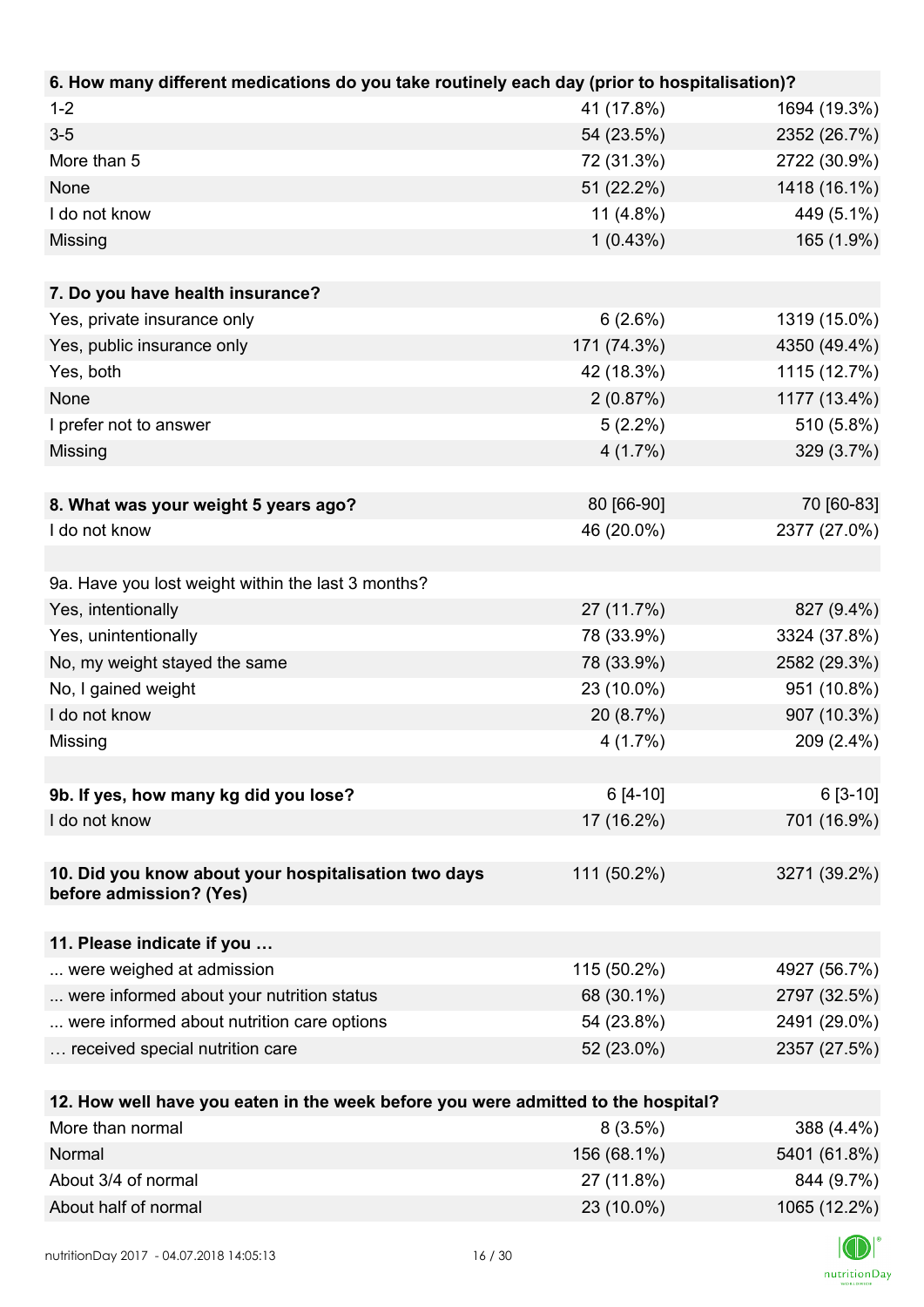| About a quarter to nearly nothing                                              | 14 (6.1%)   | 791 (9.0%)   |
|--------------------------------------------------------------------------------|-------------|--------------|
| I do not know                                                                  | $1(0.44\%)$ | 88 (1.0%)    |
| Missing                                                                        |             | 167 (1.9%)   |
|                                                                                |             |              |
| 13. In general, how satisfied are you with the food at the hospital?           |             |              |
| Very satisfied                                                                 | 68 (29.7%)  | 2368 (27.1%) |
| Somewhat satisfied                                                             | 81 (35.4%)  | 2629 (30.1%) |
| <b>Neutral</b>                                                                 | 52 (22.7%)  | 1752 (20.0%) |
| <b>Dissatisfied</b>                                                            | $7(3.1\%)$  | 691 (7.9%)   |
| Very dissatisfied                                                              | 6(2.6%)     | 261 (3.0%)   |
| I do not know                                                                  | 13 (5.7%)   | 726 (8.3%)   |
| Missing                                                                        | 2(0.87%)    | 317 (3.6%)   |
|                                                                                |             |              |
| 14. Did you get any help with eating TODAY?                                    |             |              |
| Yes, from family or friends                                                    | 4(1.7%)     | 978 (11.2%)  |
| Yes, from hospital staff                                                       | 20 (8.7%)   | 581 (6.6%)   |
| <b>No</b>                                                                      | 193 (84.3%) | 6652 (76.1%) |
| I do not know                                                                  | 6(2.6%)     | 113 (1.3%)   |
| Missing                                                                        | 6(2.6%)     | 420 (4.8%)   |
|                                                                                |             |              |
| 15. Were you able to eat without interruption TODAY?<br>(Yes)                  | 172 (79.3%) | 6110 (74.6%) |
|                                                                                |             |              |
| 16a. Please indicate how much hospital food you ate for lunch or dinner TODAY: |             |              |
| About all                                                                      | 95 (41.5%)  | 4213 (48.2%) |
| 1/2                                                                            | 72 (31.4%)  | 2075 (23.7%) |
| 1/4                                                                            | 35 (15.3%)  | 1064 (12.2%) |
| Nothing                                                                        | 21 (9.2%)   | 1004 (11.5%) |
| Missing                                                                        | 6(2.6%)     | 388 (4.4%)   |
|                                                                                |             |              |
| 16b. The portion size of the meal I ordered TODAY was                          |             |              |
| Standard                                                                       | 152 (66.4%) | 5611 (64.2%) |
| Smaller                                                                        | 34 (14.8%)  | 811 (9.3%)   |
| Larger                                                                         | 4(1.7%)     | 344 (3.9%)   |
| I do not know                                                                  | 25 (10.9%)  | 884 (10.1%)  |
| Missing                                                                        | 14 (6.1%)   | 1094 (12.5%) |
| 17. If you did not eat everything of your meal, please tell us why:            |             |              |
| I did not like the type of food offered                                        | 16 (12.5%)  | 608 (14.7%)  |
| I did not like the smell/taste of the food                                     | 19 (14.8%)  | 474 (11.4%)  |
| The food did not fit my cultural/religious preferences                         |             | 54 (1.3%)    |
| The food was too hot                                                           |             | 15 (0.36%)   |
| The food was too cold                                                          | 3(2.3%)     | 95 (2.3%)    |
| Due to food allergy/intolerance                                                |             | 27 (0.65%)   |
|                                                                                |             |              |
| I was not hungry at that time                                                  | 26 (20.3%)  | 709 (17.1%)  |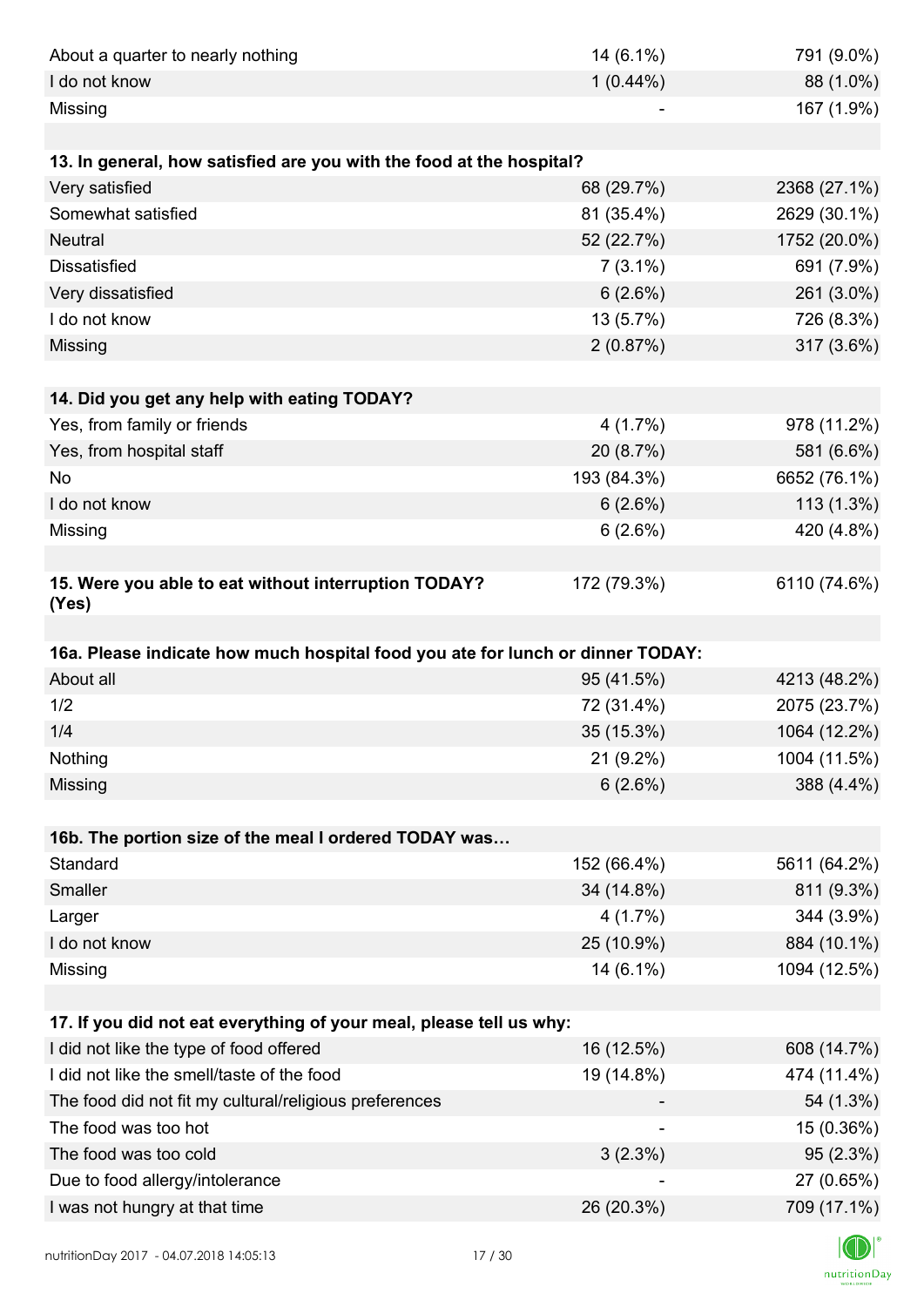| I do not have my usual appetite                                                      | 48 (37.5%) | 1167 (28.2%) |
|--------------------------------------------------------------------------------------|------------|--------------|
| I have problems chewing/swallowing                                                   | $5(3.9\%)$ | 239 (5.8%)   |
| I normally eat less than what was served                                             | 29 (22.7%) | 457 (11.0%)  |
| I had nausea/vomiting                                                                | 15 (11.7%) | 345 (8.3%)   |
| I was too tired                                                                      | 10(7.8%)   | 227 (5.5%)   |
| I cannot eat without help                                                            | 3(2.3%)    | 73 (1.8%)    |
| I was not allowed to eat                                                             | 11 (8.6%)  | 460 (11.1%)  |
| I had an exam, surgery, or test and missed my meal                                   | 3(2.3%)    | 243 (5.9%)   |
| I did not get requested food                                                         | $2(1.6\%)$ | 54 (1.3%)    |
| No answer given                                                                      | 14 (10.9%) | 510 (12.3%)  |
|                                                                                      |            |              |
| 18. Enter the number of glasses/cups of the drinks you consumed in the last 24 hours |            |              |
| Water                                                                                | $4[2-7]$   | $3[2-5]$     |
| Tea                                                                                  | $4[2-5]$   | $1[0-2]$     |
| Coffee                                                                               | $2[1-2]$   | $1[0-2]$     |
| <b>Milk</b>                                                                          | $1[1-1]$   | $1[0-1]$     |
| Fruit juice                                                                          | $2[1-3]$   | $1[0-2]$     |
| Soft drinks                                                                          | $2[1-2]$   | $0[0-1]$     |
| <b>Nutrition drink</b>                                                               | $1[1-1]$   | $0 [0-1]$    |
| Other                                                                                | $3[1-3]$   | $0 [0-1]$    |
|                                                                                      |            |              |
| 19a. Did you eat any food apart from hospital food<br><b>TODAY?</b>                  | 43 (20.9%) | 2179 (27.2%) |
| 19b. If yes, what did you eat?                                                       |            |              |
| Sweet snacks                                                                         | 12 (27.9%) | 548 (25.1%)  |
| Salty snacks                                                                         | $3(7.0\%)$ | 290 (13.3%)  |
| Homemade food                                                                        | 13 (30.2%) | 320 (14.7%)  |
| Fruits                                                                               | 14 (32.6%) | 774 (35.5%)  |
| Dairy products                                                                       | $4(9.3\%)$ | 221 (10.1%)  |
| Food delivered/restaurant                                                            |            | 85 (3.9%)    |
| Sandwich                                                                             | $4(9.3\%)$ | 145 (6.7%)   |
| Other                                                                                | $4(9.3\%)$ | 429 (19.7%)  |
|                                                                                      |            |              |
| 20. How has your food intake changed since your hospital admission?                  |            |              |
| Increased                                                                            | $9(3.9\%)$ | 1201 (13.7%) |
| Decreased                                                                            | 92 (40.2%) | 2809 (32.1%) |
| Stayed the same                                                                      | 85 (37.1%) | 3616 (41.4%) |
| I do not know                                                                        | 30 (13.1%) | 601 (6.9%)   |
| Missing                                                                              | 13 (5.7%)  | 517 (5.9%)   |
|                                                                                      |            |              |
| 21. TODAY I feel                                                                     |            |              |
| Stronger than at admission                                                           | 75 (32.8%) | 3792 (43.4%) |
| Weaker than at admission                                                             | 56 (24.5%) | 1514 (17.3%) |
| Same as at admission                                                                 | 64 (27.9%) | 2454 (28.1%) |
|                                                                                      |            |              |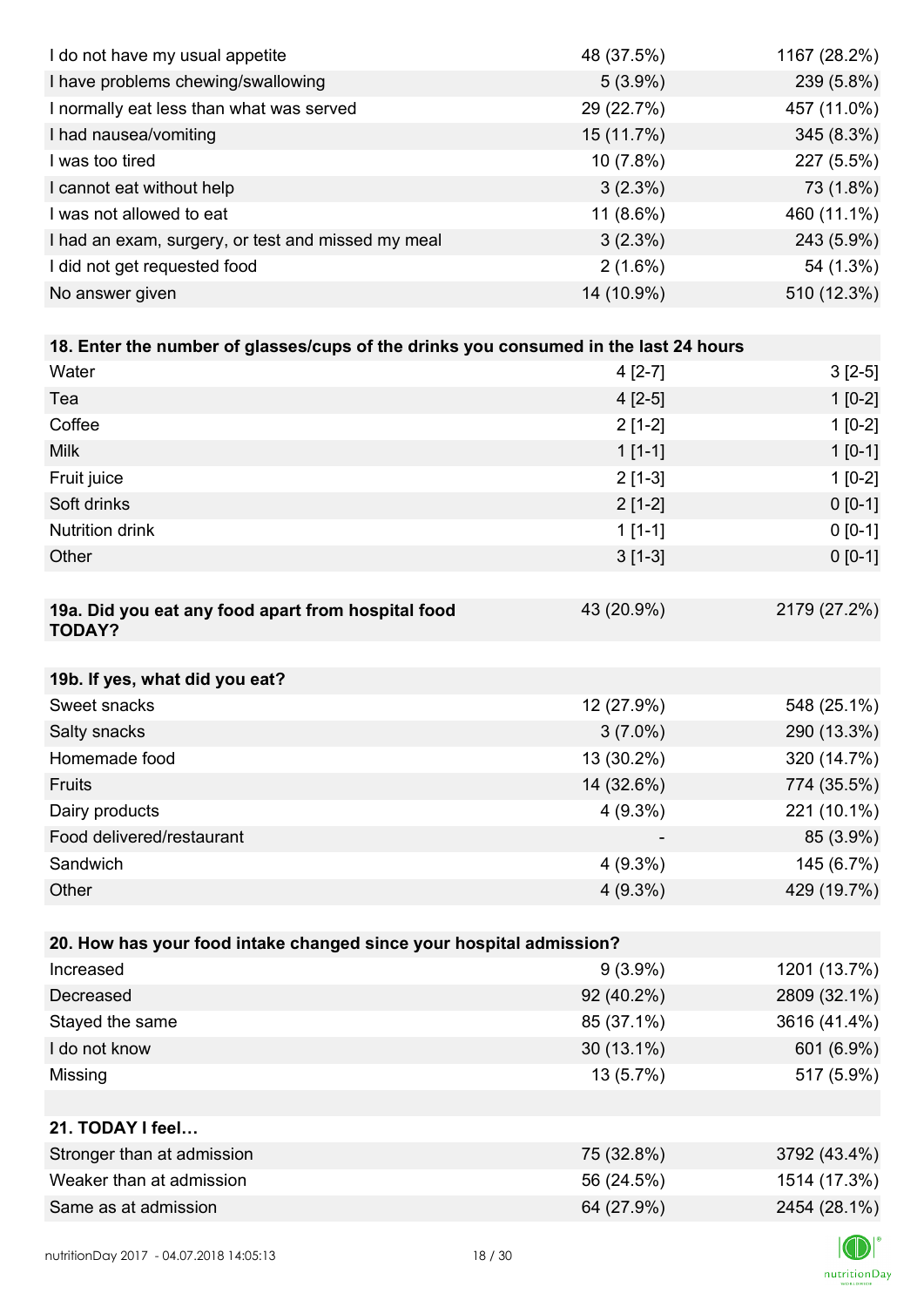| I was admitted today                                 | $13(5.7\%)$ | 239 (2.7%)   |
|------------------------------------------------------|-------------|--------------|
| I do not know                                        | $15(6.6\%)$ | 466 (5.3%)   |
| Missing                                              | 6(2.6%)     | 279 (3.2%)   |
|                                                      |             |              |
| 22. Can you walk without assistance TODAY?           |             |              |
| Yes                                                  | 168 (73.4%) | 5103 (58.4%) |
| No, only with assistance                             | 45 (19.7%)  | 2181 (24.9%) |
| No, I stay in bed                                    | $8(3.5\%)$  | 984 (11.3%)  |
| Missing                                              | $8(3.5\%)$  | 476 (5.4%)   |
|                                                      |             |              |
| 23. Did anyone help you complete this questionnaire? | 87 (38.3%)  | 5889 (69.0%) |

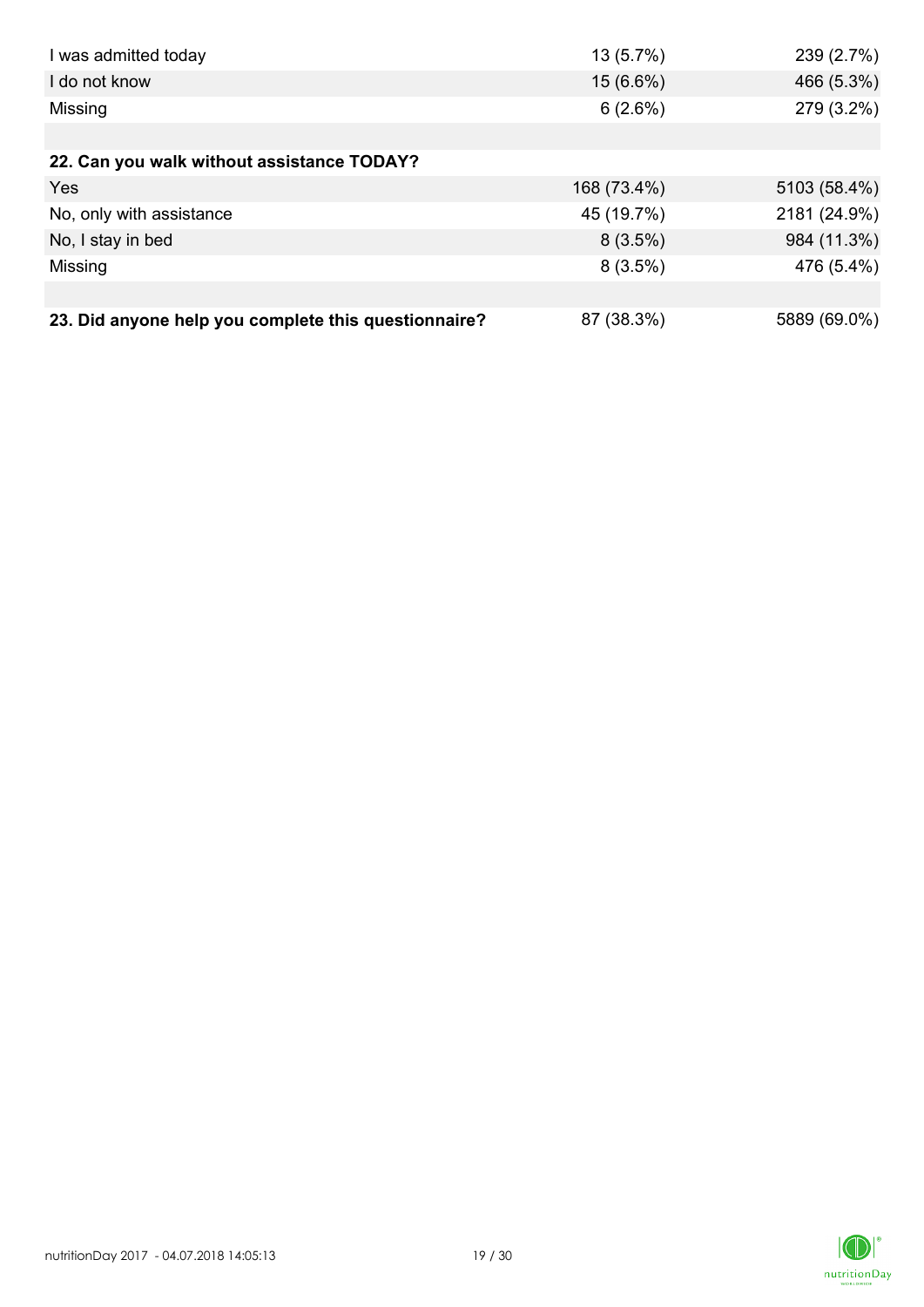|                                                                          | <b>YOUR RESULTS</b>      | <b>REFERENCE RESULTS</b> |
|--------------------------------------------------------------------------|--------------------------|--------------------------|
| Number of units with cancer patients:                                    | 10                       | 116                      |
| Computerized system in hospital:                                         | 9 units (90%) YES        | 112 units (97%) YES      |
| Nutritional treatment of cancer patients is part of overall<br>care plan | 9 units (90%) YES        | 98 units (84%) YES       |
| <b>Nutritional treatment is considered</b>                               |                          |                          |
| Routinely                                                                | $8(80,0\%)$              | 59 (50,9%)               |
| When patient asks                                                        |                          | 29 (25,0%)               |
| When body weight loss > 10%                                              |                          | 39 (33,6%)               |
| During palliative phase                                                  | $1(10,0\%)$              | 33 (28,4%)               |
| Other                                                                    | $1(10,0\%)$              | 6(5,17%)                 |
| Missing                                                                  | $1(10,0\%)$              | 17 (14,7%)               |
|                                                                          |                          |                          |
| Nutritional treatment is not part of the comprehensive approach due to   |                          |                          |
| Lack of evidence                                                         | $\overline{\phantom{0}}$ | $7(6,03\%)$              |
| No knowledge of the field                                                |                          | $7(6,03\%)$              |
| No reimbursement                                                         | $\overline{\phantom{a}}$ | $7(6,03\%)$              |
| It feeds the tumour                                                      |                          | $1(0,86\%)$              |
| Other                                                                    | $1(10,0\%)$              | 4(3,45%)                 |
| Nutritional therapy used for cancer patients                             |                          |                          |
| Nutrition according to nutrition plan                                    | $9(90,0\%)$              | 67 (57,8%)               |
| Calculation of energy needs                                              | 4 (40,0%)                | 85 (73,3%)               |
| Monitoring patients intake and use of oral supplements                   | $6(60,0\%)$              | 102 (87,9%)              |
| None                                                                     |                          | 4(3,45%)                 |
| Other                                                                    |                          | $5(4,31\%)$              |
| Missing                                                                  | $1(10,0\%)$              | 2(1,72%)                 |
| Nutritional therapy is not used due to                                   |                          |                          |
| Lack of evidence                                                         |                          |                          |
|                                                                          |                          | 2(1,72%)                 |
| Lack of experience                                                       | -                        | 6(5,17%)                 |
| No reimbursement                                                         |                          | 3(2,59%)                 |
| Lack of dietitians                                                       | $1(10,0\%)$              | $8(6,90\%)$              |
| Lack of other experts                                                    |                          | 3(2,59%)                 |
| Other                                                                    | $1(10,0\%)$              | $1(0,86\%)$              |
| Missing                                                                  |                          |                          |

**Assessment of parameters in cancer patients & methods used:**

## **Anthropometry/Body composition:**

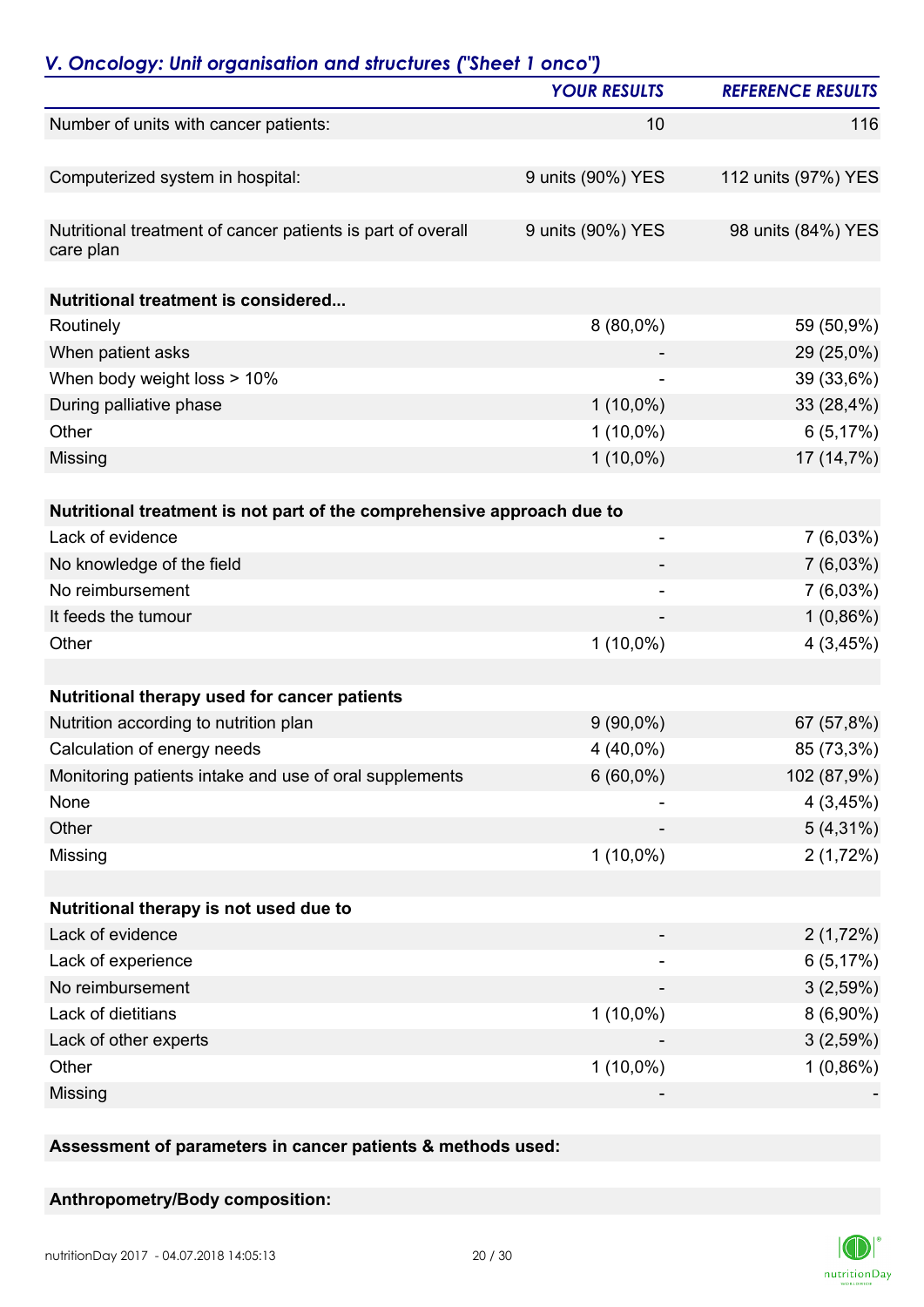| <b>Body weight</b>              |             |             |
|---------------------------------|-------------|-------------|
| Regularly                       | $8(80,0\%)$ | 78 (67,2%)  |
| At chemotherapy                 |             | 12 (10,3%)  |
| When necessary                  | $1(10,0\%)$ | 23 (19,8%)  |
| Never                           |             | 1(0,86%)    |
| Unknown                         |             | $1(0,86\%)$ |
| Missing                         | $1(10,0\%)$ | 1(0,86%)    |
|                                 |             |             |
| Anthropometrics (circumference) |             |             |
| Regularly                       | $1(10,0\%)$ | 13 (11,2%)  |
| At chemotherapy                 | $1(10,0\%)$ | $1(0,86\%)$ |
| When necessary                  | $2(20,0\%)$ | 42 (36,2%)  |
| Never                           | $5(50,0\%)$ | 53 (45,7%)  |
| Unknown                         |             | 1(0,86%)    |
| Missing                         | $1(10,0\%)$ | 6(5,17%)    |
|                                 |             |             |
| <b>BIA</b>                      |             |             |
| Regularly                       |             | $5(4,31\%)$ |
| At chemotherapy                 | $1(10,0\%)$ |             |
| When necessary                  |             | 25 (21,6%)  |
| Never                           | 7 (70,0%)   | 78 (67,2%)  |
| Unknown                         | $1(10,0\%)$ | 3(2,59%)    |
| Missing                         | $1(10,0\%)$ | $5(4,31\%)$ |
|                                 |             |             |
| <b>CT SCAN</b>                  |             |             |
| Regularly                       |             | 6(5,17%)    |
| At chemotherapy                 | $1(10,0\%)$ | 1(0,86%)    |
| When necessary                  | $2(20,0\%)$ | 32 (27,6%)  |
| Never                           | $5(50,0\%)$ | 70 (60,3%)  |
| Unknown                         | $1(10,0\%)$ | 3(2,59%)    |
| Missing                         | $1(10,0\%)$ | 4(3,45%)    |
|                                 |             |             |
| <b>DEXA</b>                     |             |             |
| Regularly                       |             | 2(1,72%)    |
| At chemotherapy                 | $1(10,0\%)$ |             |
| When necessary                  | $2(20,0\%)$ | 16 (13,8%)  |
| Never                           | $5(50,0\%)$ | 85 (73,3%)  |
| Unknown                         | $1(10,0\%)$ | $8(6,90\%)$ |
| Missing                         | $1(10,0\%)$ | $5(4,31\%)$ |
|                                 |             |             |
| <b>Other (body composition)</b> |             |             |
| Regularly                       |             | $1(0,86\%)$ |
| At chemotherapy                 | $1(10,0\%)$ |             |
| When necessary                  |             | 17 (14,7%)  |
|                                 |             |             |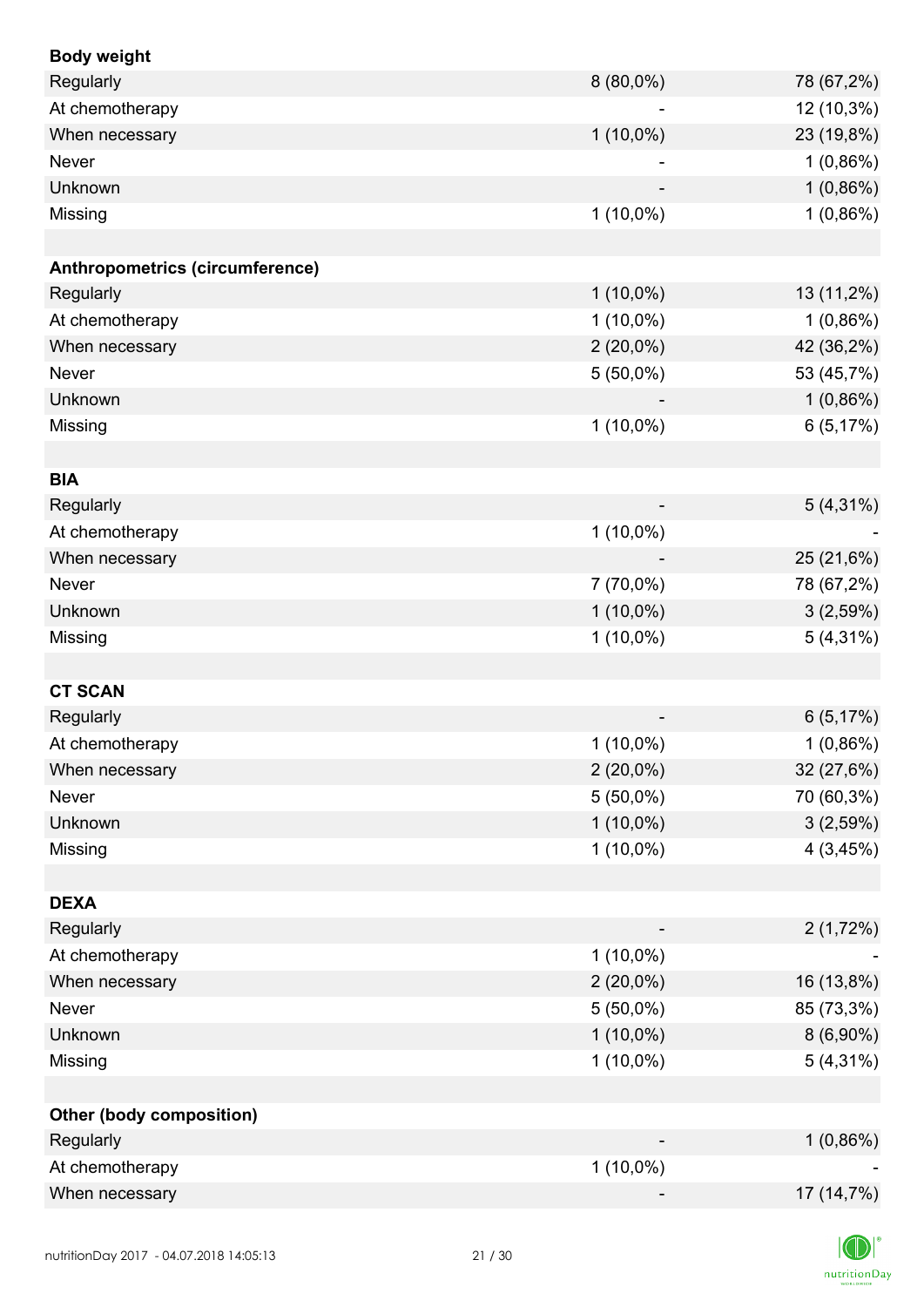| <b>Never</b>                         | $5(50,0\%)$                  | 40 (34,5%)  |
|--------------------------------------|------------------------------|-------------|
| Unknown                              | $1(10,0\%)$                  | 21 (18,1%)  |
| Missing                              | $3(30,0\%)$                  | 37 (31,9%)  |
|                                      |                              |             |
| <b>Body function:</b>                |                              |             |
| Handgrip                             |                              |             |
| Regularly                            |                              | 6(5,17%)    |
| At chemotherapy                      | $1(10,0\%)$                  | $1(0,86\%)$ |
| When necessary                       | $2(20,0\%)$                  | 38 (32,8%)  |
| <b>Never</b>                         | $5(50,0\%)$                  | 61 (52,6%)  |
| Unknown                              | $1(10,0\%)$                  | 4(3,45%)    |
| Missing                              | $1(10,0\%)$                  | 6(5,17%)    |
|                                      |                              |             |
| 6-minutes walking test               |                              |             |
| Regularly                            | $\overline{\phantom{a}}$     | 3(2,59%)    |
| At chemotherapy                      | $1(10,0\%)$                  |             |
| When necessary                       | $2(20,0\%)$                  | 33 (28,4%)  |
| <b>Never</b>                         | $5(50,0\%)$                  | 68 (58,6%)  |
| Unknown                              | $1(10,0\%)$                  | $5(4,31\%)$ |
| Missing                              | $1(10,0\%)$                  | 7(6,03%)    |
|                                      |                              |             |
| <b>Other (body function)</b>         |                              |             |
| Regularly                            | $\overline{\phantom{a}}$     | 4(3,45%)    |
| At chemotherapy                      |                              |             |
| When necessary                       | $\qquad \qquad \blacksquare$ | 24 (20,7%)  |
| <b>Never</b>                         | $5(50,0\%)$                  | 45 (38,8%)  |
| Unknown                              | $1(10,0\%)$                  | 16 (13,8%)  |
| Missing                              | 4 (40,0%)                    | 27 (23,3%)  |
|                                      |                              |             |
| Nutritional requirements, calculated |                              |             |
| Regularly                            |                              | 34 (29,3%)  |
| At chemotherapy                      |                              |             |
| When necessary                       | $2(20,0\%)$                  | 65 (56,0%)  |
| <b>Never</b>                         | $4(40,0\%)$                  | $5(4,31\%)$ |
| Unknown                              |                              |             |
| Missing                              | $4(40,0\%)$                  | 12 (10,3%)  |
|                                      |                              |             |
| <b>Nutritional intake:</b>           |                              |             |
| <b>Every meal</b>                    |                              |             |
| Regularly                            | $3(30,0\%)$                  | 32 (27,6%)  |
| At chemotherapy                      | $1(10,0\%)$                  | $1(0,86\%)$ |
| When necessary                       | $1(10,0\%)$                  | 51 (44,0%)  |
| Never                                | $3(30,0\%)$                  | 13 (11,2%)  |
| Unknown                              |                              | 6(5,17%)    |

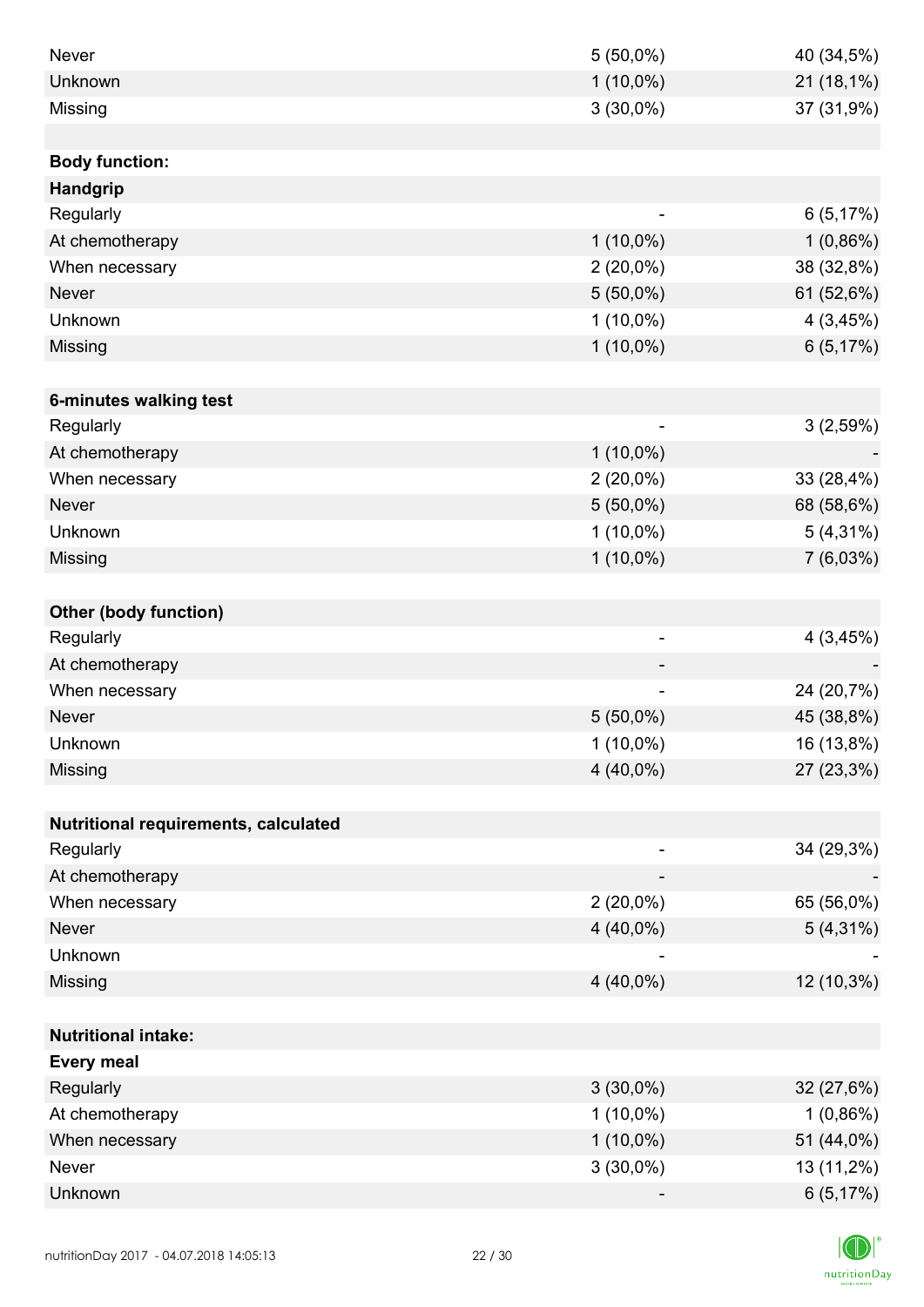| Missing                    | $2(20,0\%)$ | 13 (11,2%)  |
|----------------------------|-------------|-------------|
|                            |             |             |
| 1 meal per day             |             |             |
| Regularly                  |             | 12 (10,3%)  |
| At chemotherapy            |             | $1(0,86\%)$ |
| When necessary             |             | 36 (31,0%)  |
| Never                      | $5(50,0\%)$ | 19 (16,4%)  |
| Unknown                    | $1(10,0\%)$ | 9(7,76%)    |
| Missing                    | 4 (40,0%)   | 39 (33,6%)  |
|                            |             |             |
| 2 meals per day            |             |             |
| Regularly                  |             | 12 (10,3%)  |
| At chemotherapy            | ÷           |             |
| When necessary             |             | 35 (30,2%)  |
| <b>Never</b>               | $5(50,0\%)$ | 20 (17,2%)  |
| Unknown                    | $1(10,0\%)$ | 9(7,76%)    |
| Missing                    | 4 (40,0%)   | 40 (34,5%)  |
|                            |             |             |
| 24h recall                 |             |             |
| Regularly                  |             | 28 (24,1%)  |
| At chemotherapy            | $1(10,0\%)$ | 2(1,72%)    |
| When necessary             |             | 41 (35,3%)  |
| Never                      | $5(50,0\%)$ | 12 (10,3%)  |
| Unknown                    | $1(10,0\%)$ | $7(6,03\%)$ |
| Missing                    | $3(30,0\%)$ | 26 (22,4%)  |
|                            |             |             |
| Other (nutritional intake) |             |             |
| Regularly                  |             | 2(1,72%)    |
| At chemotherapy            |             |             |
| When necessary             |             | 17 (14,7%)  |
| Never                      | $5(50,0\%)$ | 22 (19,0%)  |
| Unknown                    | $1(10,0\%)$ | 18 (15,5%)  |
| Missing                    | $4(40,0\%)$ | 57 (49,1%)  |
|                            |             |             |
| Questionnaire completed by |             |             |
| <b>Dietitian</b>           | $4(40,0\%)$ | 42 (36,2%)  |
| <b>Nurse</b>               | $3(30,0\%)$ | 29 (25,0%)  |
| Physician                  | $2(20,0\%)$ | 39 (33,6%)  |
| Nutritional scientist      |             | $5(4,31\%)$ |
| Other                      |             |             |
| Missing                    | $1(10,0\%)$ | $1(0,86\%)$ |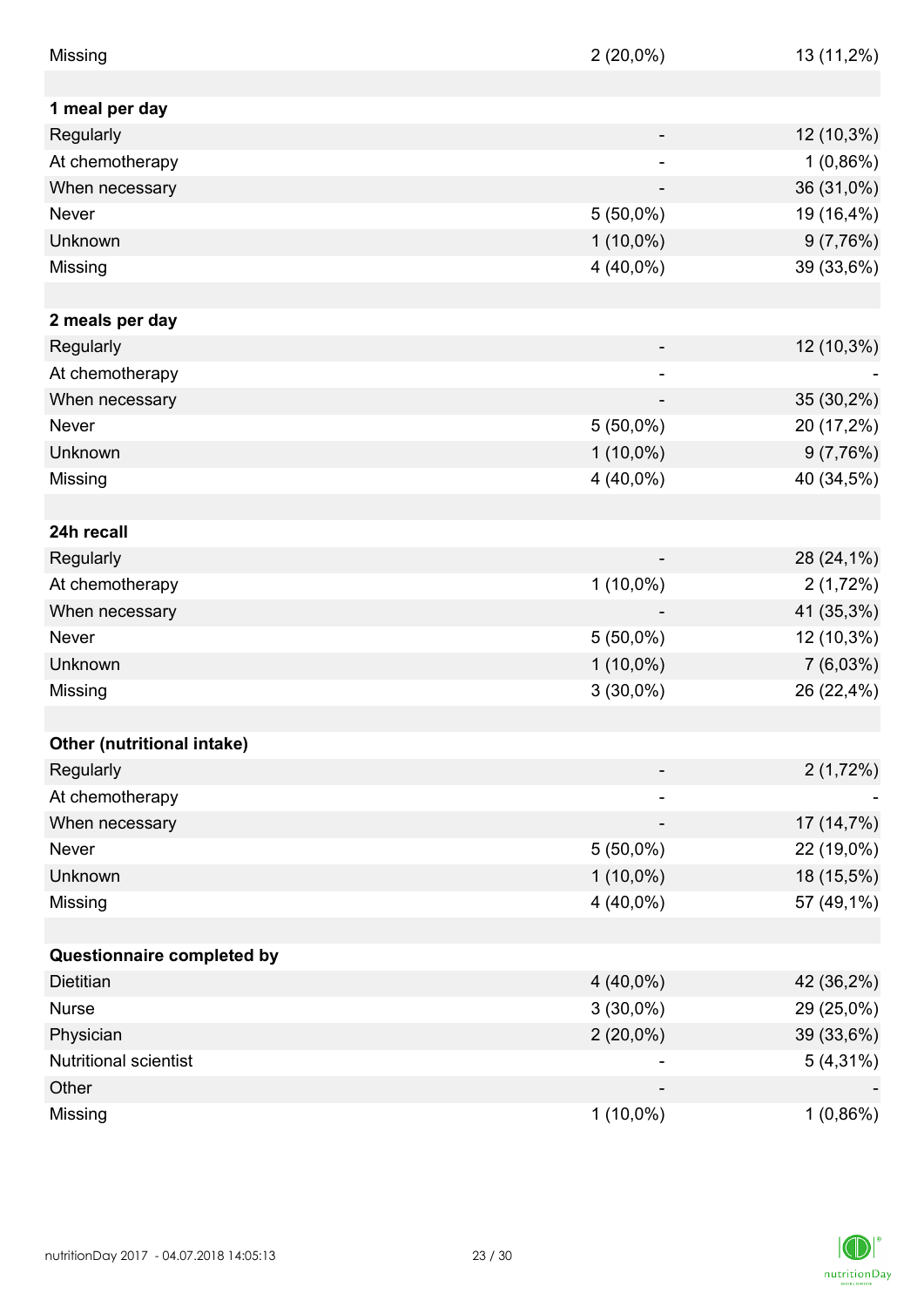|                                             | <b>YOUR RESULTS</b> | <b>REFERENCE RESULTS</b> |
|---------------------------------------------|---------------------|--------------------------|
| Number of patients completing Sheet 2_onco: | 58                  | 1064                     |
| Demographic data:                           |                     |                          |
| Age (years)                                 | 62 [21-92]          | 66 [18-96]               |
| Female gender                               | 19 (32,8%)          | 423 (39,8%)              |
| Weight (kg)                                 | $78,1 \pm 21,1$     | $64,3 \pm 16,9$          |
| Height (cm)                                 | $173,3 \pm 11,3$    | $165,4 \pm 9,8$          |
| BMI (kg/m2)                                 | $25,7 \pm 5,0$      | $23,6 \pm 4,8$           |
| Outpatient (o)/Ward (w)                     |                     |                          |
| Outpatient(o)                               | 1(1,72%)            | 63 (5,92%)               |
| Ward (w)                                    | 57 (98,3%)          | 997 (93,7%)              |
| Missing                                     |                     | 4(0,38%)                 |
| <b>Goal of Therapy</b>                      |                     |                          |
| Curative                                    | 35 (60,3%)          | 606 (57,0%)              |
| Palliative                                  | 20 (34,5%)          | 359 (33,7%)              |
| Terminal                                    |                     | 74 (6,95%)               |
| Missing                                     | 3(5,17%)            | 25 (2,35%)               |
|                                             |                     |                          |
| <b>Reason for admission</b>                 |                     |                          |
| <b>Clinical diagnostics</b>                 | $7(12,1\%)$         | 109 (10,2%)              |
| Therapy                                     | 31 (53,4%)          | 516 (48,5%)              |
| Surgery related                             | 11 (19,0%)          | 225 (21,1%)              |
| <b>Treatment complications</b>              | 2(3,45%)            | 124 (11,7%)              |
| Poor health status                          | $8(13,8\%)$         | 139 (13,1%)              |
| Independent care difficult                  | 1(1,72%)            | 8(0,75%)                 |
| Missing                                     |                     |                          |
| <b>Present cancer diagnosis</b>             |                     |                          |
| <b>Breast</b>                               |                     | 59 (5,55%)               |
| Colon, rectum                               | $8(13,8\%)$         | 172 (16,2%)              |
| Prostate                                    |                     | 31 (2,91%)               |
| Lung                                        | 2(3,45%)            | 86 (8,08%)               |
| Skin                                        | 1(1,72%)            | 8(0,75%)                 |
| Kidney/bladder                              | 2(3,45%)            | 31 (2,91%)               |
| Gastric/oesophageal                         | 1(1,72%)            | 152 (14,3%)              |
| Pancreas                                    | 1(1,72%)            | 69 (6,48%)               |
| Lymphoma                                    | 26 (44,8%)          | 102 (9,59%)              |
| Ears nose throat (ENT)                      | 8 (13,8%)           | 51 (4,79%)               |
| Leukaemia                                   | 5(8,62%)            | 77 (7,24%)               |
| Genital tract                               | 1(1,72%)            | 38 (3,57%)               |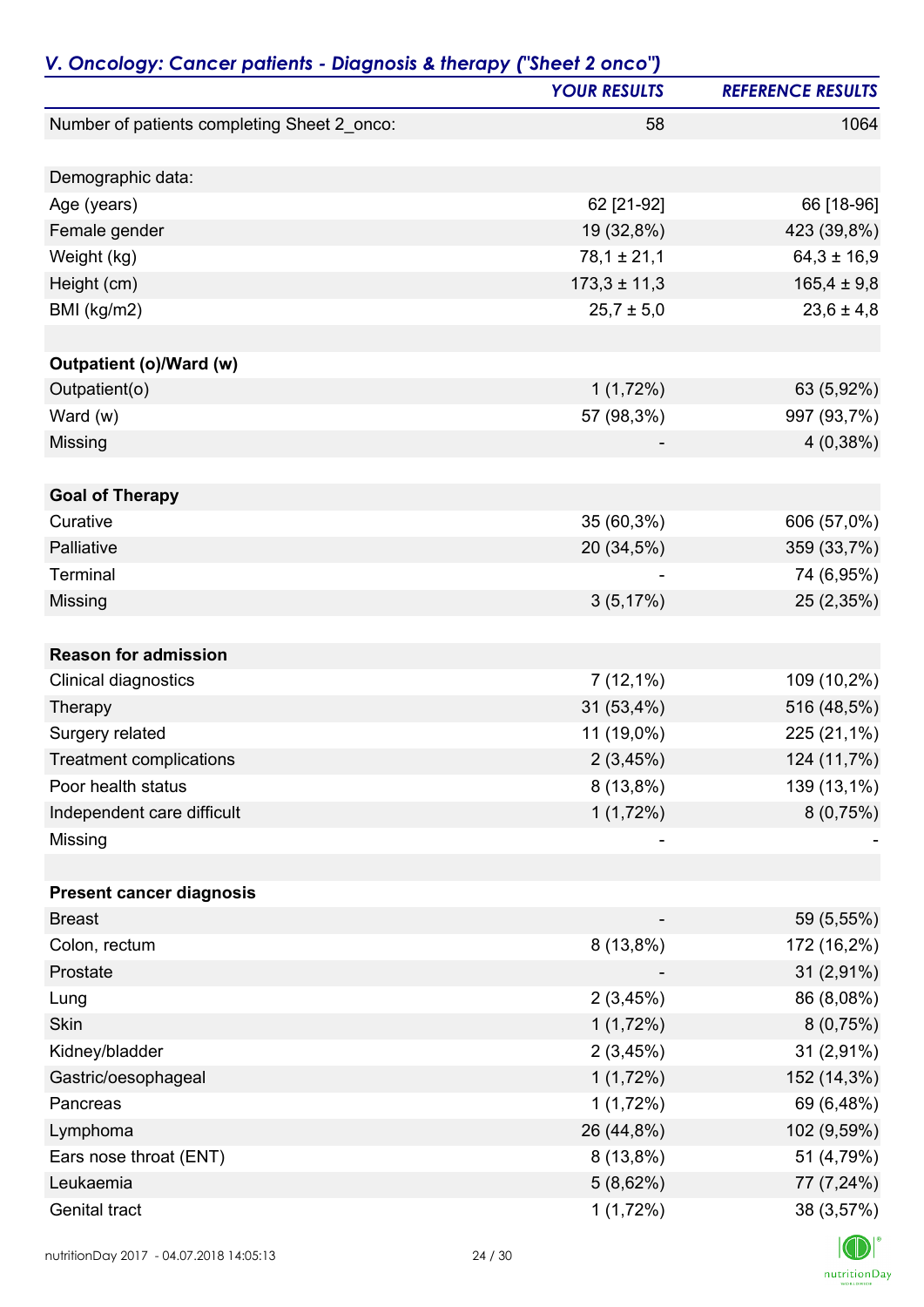| Liver                          |             | 106 (9,96%) |
|--------------------------------|-------------|-------------|
| Sarcoma                        | 1(1,72%)    | 11 (1,03%)  |
| <b>Brain</b>                   |             | 23 (2,16%)  |
| <b>Testicular</b>              |             |             |
| Other                          | 2(3,45%)    | 85 (7,99%)  |
| Missing                        | 1(1,72%)    | 11 (1,03%)  |
|                                |             |             |
| <b>Time since diagnosis</b>    |             |             |
| 0-2 months                     | 14 (24,1%)  | 366 (34,4%) |
| 3-5 months                     | 12 (20,7%)  | 184 (17,3%) |
| 6-12 months                    | 10 (17,2%)  | 169 (15,9%) |
| 1-2 years                      | 3(5,17%)    | 147 (13,8%) |
| 2-4 years                      | $7(12,1\%)$ | 82 (7,71%)  |
| > 4 years                      | $4(6,90\%)$ | 94 (8,83%)  |
| Missing                        | 1(1,72%)    | 19 (1,79%)  |
|                                |             |             |
| <b>Cancer staging</b>          |             |             |
| 0=Carcinoma in situ            | 1(1,72%)    | 55 (5,17%)  |
| I=Localized                    | $4(6,90\%)$ | 244 (22,9%) |
| II=Early locally advanced      | $7(12,1\%)$ | 176 (16,5%) |
| III=Late locally advanced      | 10 (17,2%)  | 176 (16,5%) |
| IV=Metastasised                | $8(13,8\%)$ | 302 (28,4%) |
| Missing                        | 28 (48,3%)  | 111 (10,4%) |
|                                |             |             |
| Time since first therapy start |             |             |
| No therapy                     | 1(1,72%)    | 134 (12,6%) |
| Tumour staging/diagnosis       | $1(1,72\%)$ | 67 (6,30%)  |
| 0-2 months                     | $4(6,90\%)$ | 290 (27,3%) |
| 3-5 months                     | $6(10,3\%)$ | 145 (13,6%) |
| 6-12 months                    | $6(10,3\%)$ | 153 (14,4%) |
| 1-2 years                      | 5(8,62%)    | 114 (10,7%) |
| 2-4 years                      | 3(5,17%)    | 64 (6,02%)  |
| > 4 years                      | $4(6,90\%)$ | 104 (9,77%) |
| Missing                        | $4(6,90\%)$ | 16 (1,50%)  |
|                                |             |             |
| <b>Therapy situation</b>       |             |             |
| Diagnosis                      | $8(13,8\%)$ | 109 (10,2%) |
| Chemotherapy 1st line          | 16 (27,6%)  | 191 (18,0%) |
| Chemotherapy > 1st line        | 16 (27,6%)  | 173 (16,3%) |
| Radiotherapy                   | 5(8,62%)    | 70 (6,58%)  |
| Target therapy                 | 3(5,17%)    | 31 (2,91%)  |
| Hormone therapy                |             | 12 (1,13%)  |
| Palliative                     | 1(1,72%)    | 121 (11,4%) |
| Surgery                        | 10 (17,2%)  | 348 (32,7%) |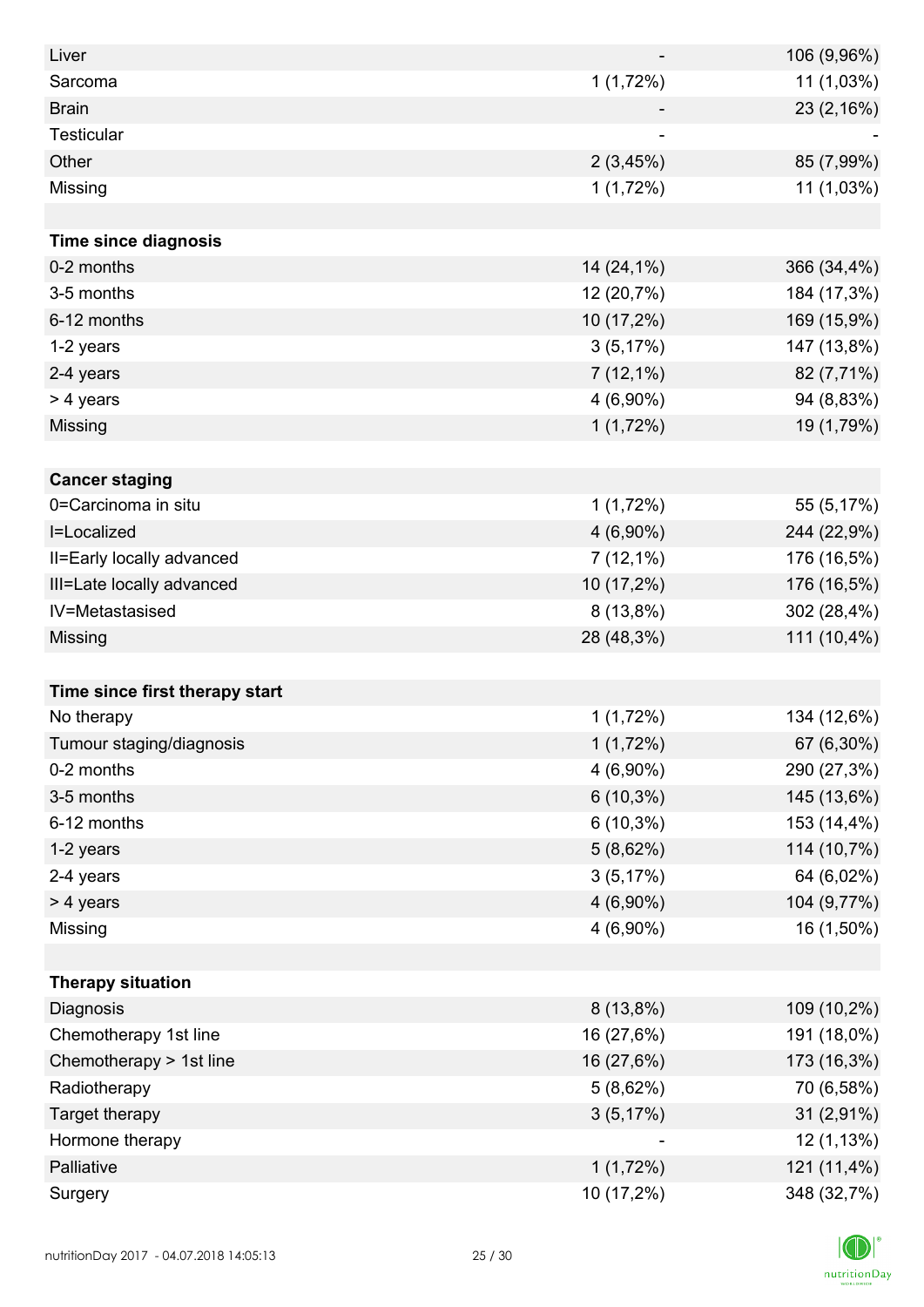| Cancer related complications                                                             | 2(3,45%)    | 67 (6,30%)  |
|------------------------------------------------------------------------------------------|-------------|-------------|
| Therapy related complications                                                            | 3(5,17%)    | 43 (4,04%)  |
| Missing                                                                                  | 1(1,72%)    | 13 (1,22%)  |
|                                                                                          |             |             |
| <b>Infections</b>                                                                        |             |             |
| None                                                                                     | 49 (84,5%)  | 808 (75,9%) |
| Local                                                                                    | 2(3,45%)    | 161 (15,1%) |
| General                                                                                  | $6(10,3\%)$ | 73 (6,86%)  |
| Missing                                                                                  | 1(1,72%)    | 22 (2,07%)  |
|                                                                                          |             |             |
| <b>Nutrition Treatment</b>                                                               |             |             |
| No special diet                                                                          | 35 (60,3%)  | 458 (43,0%) |
| Individualized diet plan                                                                 | $9(15,5\%)$ | 305 (28,7%) |
| Energy rich/protein rich ONS                                                             | 2(3,45%)    | 121 (11,4%) |
| Enteral nutrition (via NGT/PEG)                                                          | 2(3,45%)    | 65 (6,11%)  |
| Parenteral nutrition                                                                     | 2(3,45%)    | 136 (12,8%) |
| ONS enriched with special nutrients                                                      | 1(1,72%)    | 25 (2,35%)  |
| Special nutrients (EPA, branched chained amino acids,<br>glutamine, arginine, carnitine) |             | 13 (1,22%)  |
| Personal preferences                                                                     | 2(3,45%)    | 110 (10,3%) |
| Counselling                                                                              | $4(6,90\%)$ | 54 (5,08%)  |
| Other                                                                                    | 5(8,62%)    | 28 (2,63%)  |
| Missing                                                                                  |             |             |

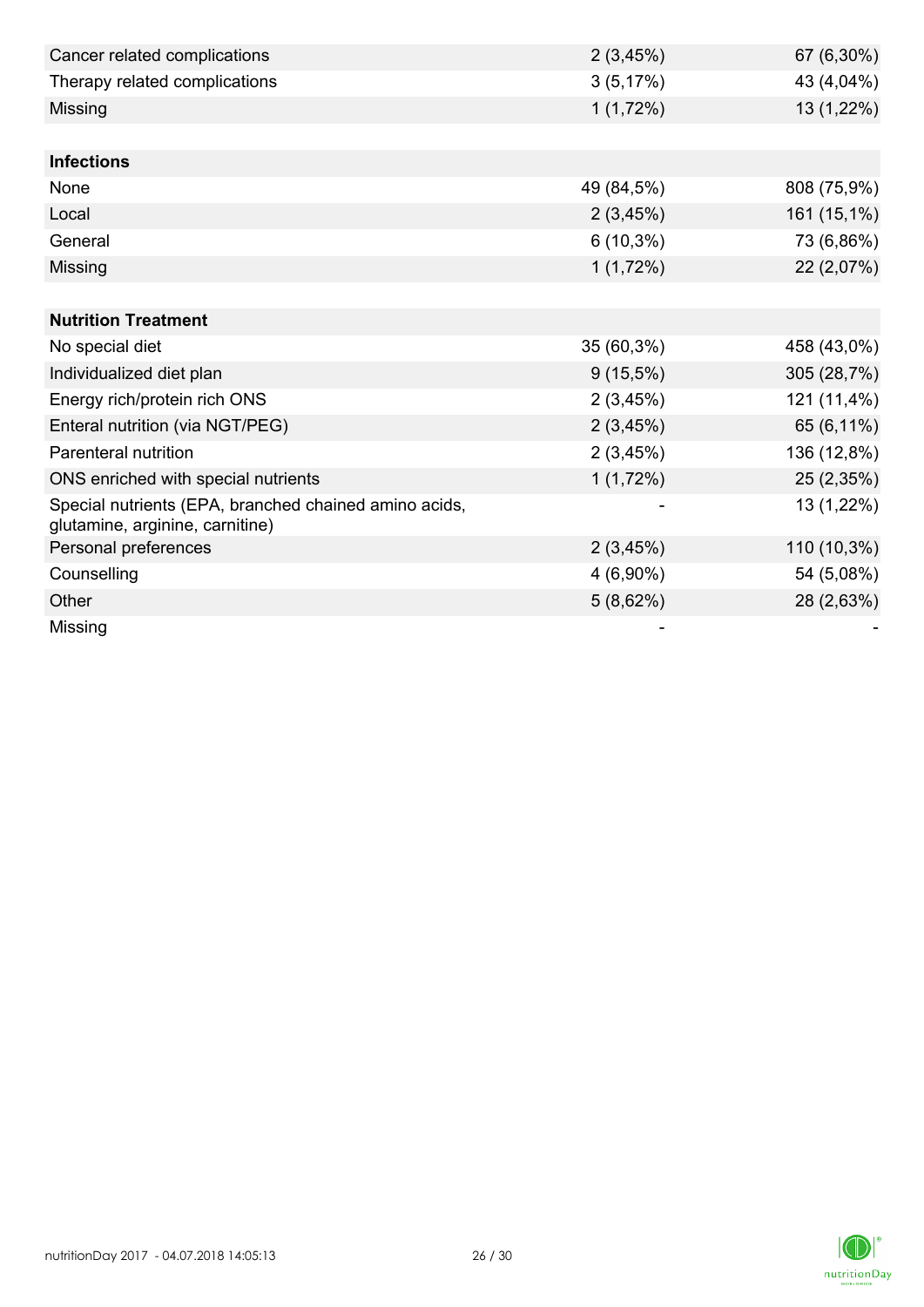| V. Oncology: Cancer patients - Appetite, food intake & quality of life ("Sheet 3 onco") |                     |                          |
|-----------------------------------------------------------------------------------------|---------------------|--------------------------|
|                                                                                         | <b>YOUR RESULTS</b> | <b>REFERENCE RESULTS</b> |
| Number of patients completing Sheet 3_onco:                                             | 57                  | 1056                     |
|                                                                                         |                     |                          |
| Body weight prior to becoming ill                                                       | 83 [44-158]         | 70 [22-180]              |
| Actual body weight                                                                      | 76 [42-148]         | 63 [21-128]              |
| Change in weight was                                                                    |                     |                          |
| Intentional                                                                             | 5(8,62%)            | 31 (2,91%)               |
| Unintentional                                                                           | 42 (72,4%)          | 644 (60,5%)              |
| Weight is stable                                                                        | 4 (6,90%)           | 180 (16,9%)              |
| Missing                                                                                 | $4(6,90\%)$         | 31 (2,91%)               |
| During the last week                                                                    |                     |                          |
| Patients who have had pain:                                                             |                     |                          |
| Not at all                                                                              | 19 (32,8%)          | 366 (34,4%)              |
| A little                                                                                | 14 (24,1%)          | 294 (27,6%)              |
| Quite a bit                                                                             | 14 (24,1%)          | 192 (18,0%)              |
| Very much                                                                               | $7(12,1\%)$         | 108 (10,2%)              |
| Missing                                                                                 | 3(5,17%)            | 90 (8,46%)               |
| Patients who needed a rest:                                                             |                     |                          |
| Not at all                                                                              | $6(10,3\%)$         | 261 (24,5%)              |
| A little                                                                                | 13 (22,4%)          | 311 (29,2%)              |
| Quite a bit                                                                             | 13 (22,4%)          | 243 (22,8%)              |
| Very much                                                                               | 21 (36,2%)          | 131 (12,3%)              |
| Missing                                                                                 | 4 (6,90%)           | 98 (9,21%)               |
| Patients who felt weak:                                                                 |                     |                          |
| Not at all                                                                              | $7(12,1\%)$         | 255 (24,0%)              |
| A little                                                                                | 10 (17,2%)          | 297 (27,9%)              |
| Quite a bit                                                                             | 18 (31,0%)          | 260 (24,4%)              |
| Very much                                                                               | 18 (31,0%)          | 142 (13,3%)              |
| Missing                                                                                 | 4 (6,90%)           | 95 (8,93%)               |
| Patients who felt depressed:                                                            |                     |                          |
| Not at all                                                                              | 15 (25,9%)          | 382 (35,9%)              |
| A little                                                                                | $9(15,5\%)$         | 337 (31,7%)              |
| Quite a bit                                                                             | $6(10,3\%)$         | 148 (13,9%)              |
| Very much                                                                               | 15 (25,9%)          | 80 (7,52%)               |
| Missing                                                                                 | 4 (6,90%)           | 92 (8,65%)               |

#### **Patients who were tired:**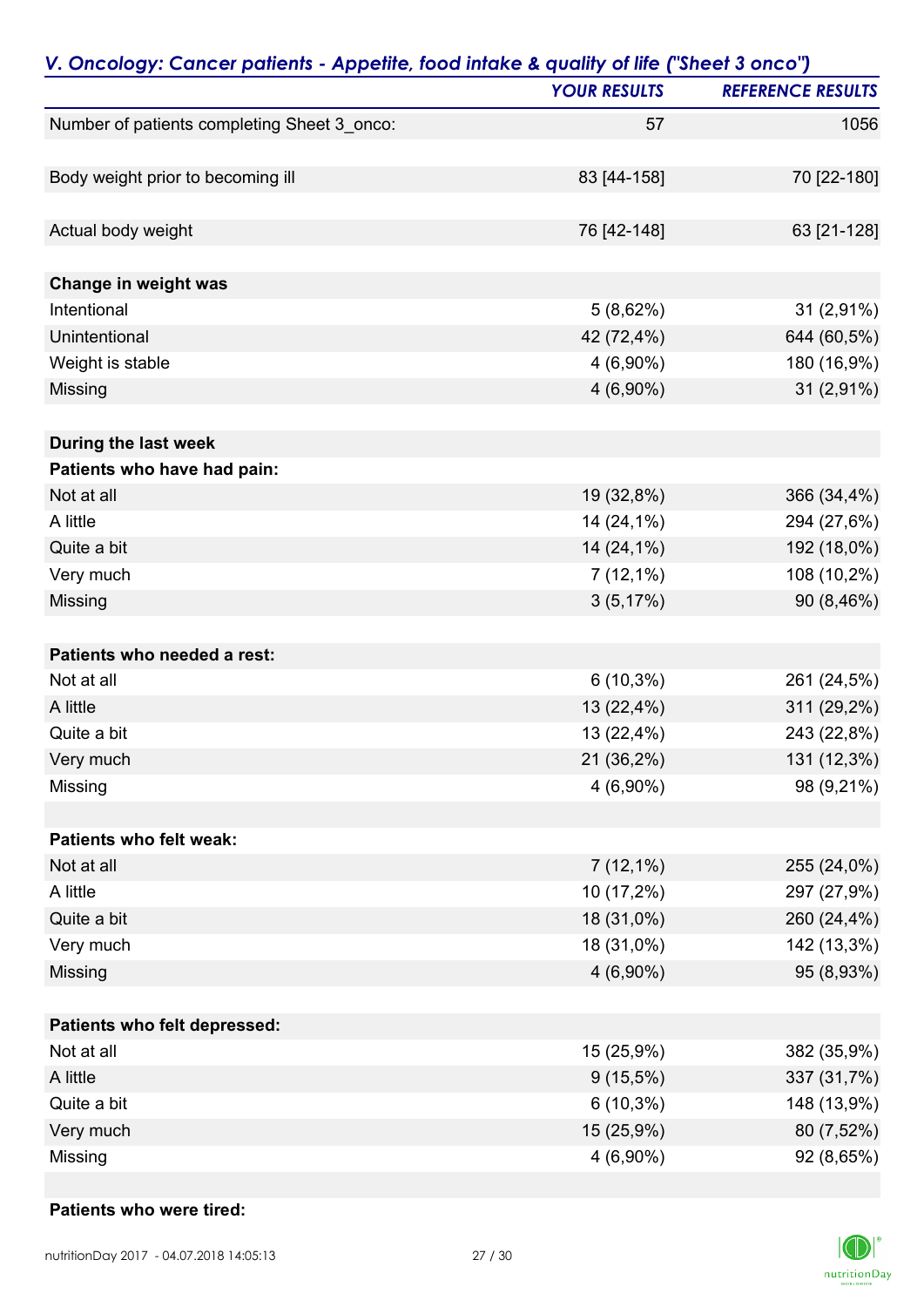| Not at all                                                  | $8(13,8\%)$ | 272 (25,6%) |
|-------------------------------------------------------------|-------------|-------------|
| A little                                                    | 10 (17,2%)  | 317 (29,8%) |
| Quite a bit                                                 | 13 (22,4%)  | 240 (22,6%) |
| Very much                                                   | 22 (37,9%)  | 124 (11,7%) |
| Missing                                                     | $4(6,90\%)$ | 92 (8,65%)  |
|                                                             |             |             |
| Patients whose pain interfered with their daily activities: |             |             |
| Not at all                                                  | 17 (29,3%)  | 412 (38,7%) |
| A little                                                    | 12 (20,7%)  | 250 (23,5%) |
| Quite a bit                                                 | 13 (22,4%)  | 168 (15,8%) |
| Very much                                                   | $9(15,5\%)$ | 114 (10,7%) |
| Missing                                                     | 5(8,62%)    | 97 (9,12%)  |
|                                                             |             |             |
| Patients who lacked appetite:                               |             |             |
| Not at all                                                  | 21 (36,2%)  | 386 (36,3%) |
| A little                                                    | $6(10,3\%)$ | 270 (25,4%) |
| Quite a bit                                                 | 12 (20,7%)  | 171 (16,1%) |
| Very much                                                   | 13 (22,4%)  | 119 (11,2%) |
| Missing                                                     | 5(8,62%)    | 98 (9,21%)  |
|                                                             |             |             |
| <b>Just now</b>                                             |             |             |
| Patients who have pain:                                     |             |             |
| Not at all                                                  | 24 (41,4%)  | 411 (38,6%) |
| A little                                                    | 15 (25,9%)  | 337 (31,7%) |
| Quite a bit                                                 | $9(15,5\%)$ | 150 (14,1%) |
| Very much                                                   | 3(5,17%)    | 48 (4,51%)  |
| Missing                                                     | 5(8,62%)    | 101 (9,49%) |
|                                                             |             |             |
| Patients who need a rest:                                   |             |             |
| Not at all                                                  | 5(8,62%)    | 225 (21,1%) |
| A little                                                    | 14 (24,1%)  | 351 (33,0%) |
| Quite a bit                                                 | 18 (31,0%)  | 263 (24,7%) |
| Very much                                                   | 13 (22,4%)  | 102 (9,59%) |
| Missing                                                     | $6(10,3\%)$ | 100 (9,40%) |
|                                                             |             |             |
| <b>Patients who feel weak:</b>                              |             |             |
| Not at all                                                  | 5(8,62%)    | 242 (22,7%) |
| A little                                                    | 16 (27,6%)  | 337 (31,7%) |
| Quite a bit                                                 | 20 (34,5%)  | 257 (24,2%) |
| Very much                                                   | 10 (17,2%)  | 105 (9,87%) |
| Missing                                                     | 5(8,62%)    | 101 (9,49%) |
|                                                             |             |             |
| Patients who are depressed:                                 |             |             |
| Not at all                                                  | 17 (29,3%)  | 413 (38,8%) |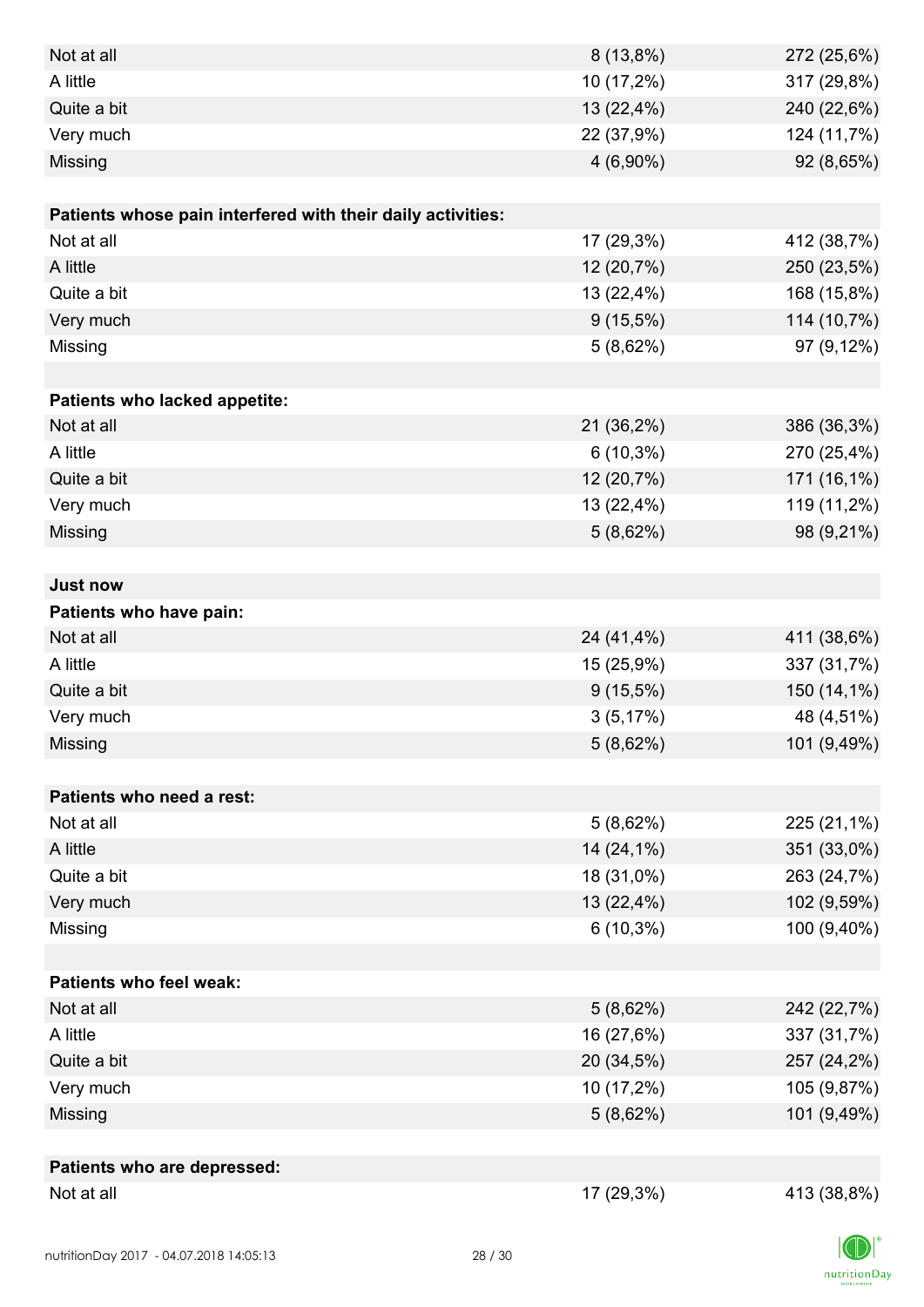| A little                                                    | 11 (19,0%)  | 338 (31,8%) |
|-------------------------------------------------------------|-------------|-------------|
| Quite a bit                                                 | $8(13,8\%)$ | 145 (13,6%) |
| Very much                                                   | $8(13,8\%)$ | 47 (4,42%)  |
| Missing                                                     | 5(8,62%)    | 99 (9,30%)  |
|                                                             |             |             |
| <b>Patients who are tired:</b>                              |             |             |
| Not at all                                                  | 12 (20,7%)  | 253 (23,8%) |
| A little                                                    | 10 (17,2%)  | 372 (35,0%) |
| Quite a bit                                                 | 20 (34,5%)  | 230 (21,6%) |
| Very much                                                   | $9(15,5\%)$ | 88 (8,27%)  |
| Missing                                                     | 5(8,62%)    | 98 (9,21%)  |
|                                                             |             |             |
| Patients whose pain interferes with their daily activities: |             |             |
| Not at all                                                  | 21 (36,2%)  | 378 (35,5%) |
| A little                                                    | $9(15,5\%)$ | 285 (26,8%) |
| Quite a bit                                                 | 11 (19,0%)  | 185 (17,4%) |
| Very much                                                   | $7(12,1\%)$ | 84 (7,89%)  |
| Missing                                                     | $7(12,1\%)$ | 103 (9,68%) |
|                                                             |             |             |
| Patients who lack appetite:                                 |             |             |
| Not at all                                                  | 22 (37,9%)  | 359 (33,7%) |
| A little                                                    | 3(5,17%)    | 301 (28,3%) |
| Quite a bit                                                 | $8(13,8\%)$ | 180 (16,9%) |
| Very much                                                   | 15 (25,9%)  | 98 (9,21%)  |
| Missing                                                     | $8(13,8\%)$ | 102 (9,59%) |
|                                                             |             |             |
| Reasons for change in appetite/food intake                  |             |             |
| Nausea/Vomiting                                             | $9(15,5\%)$ | 161 (15,1%) |
| Inflammation in mouth                                       | 5(8,62%)    | 57 (5,36%)  |
| Pain                                                        | $6(10,3\%)$ | 120 (11,3%) |
| Constipation                                                | $6(10,3\%)$ | 69 (6,48%)  |
| Diarrhea                                                    | $4(6,90\%)$ | 44 (4,14%)  |
| Change in taste/smell                                       | 18 (31,0%)  | 108 (10,2%) |
| Early satiation/Loss of appetite                            | 21 (36,2%)  | 252 (23,7%) |
| Other                                                       | $8(13,8\%)$ | 201 (18,9%) |
| Missing                                                     | 1(1,72%)    | 51 (4,79%)  |
|                                                             |             |             |
| Maximum activity performed by patients                      |             |             |
| Able to do sports                                           | 2(3,45%)    | 46 (4,32%)  |
| Fully active                                                | 10 (17,2%)  | 141 (13,3%) |
| Able to carry out light activities                          | 13 (22,4%)  | 210 (19,7%) |
| Able to carry out self care                                 | 22 (37,9%)  | 236 (22,2%) |
| Able to carry out limited self care                         | $6(10,3\%)$ | 156 (14,7%) |
| Confined to bed or chair                                    | 2(3,45%)    | 156 (14,7%) |